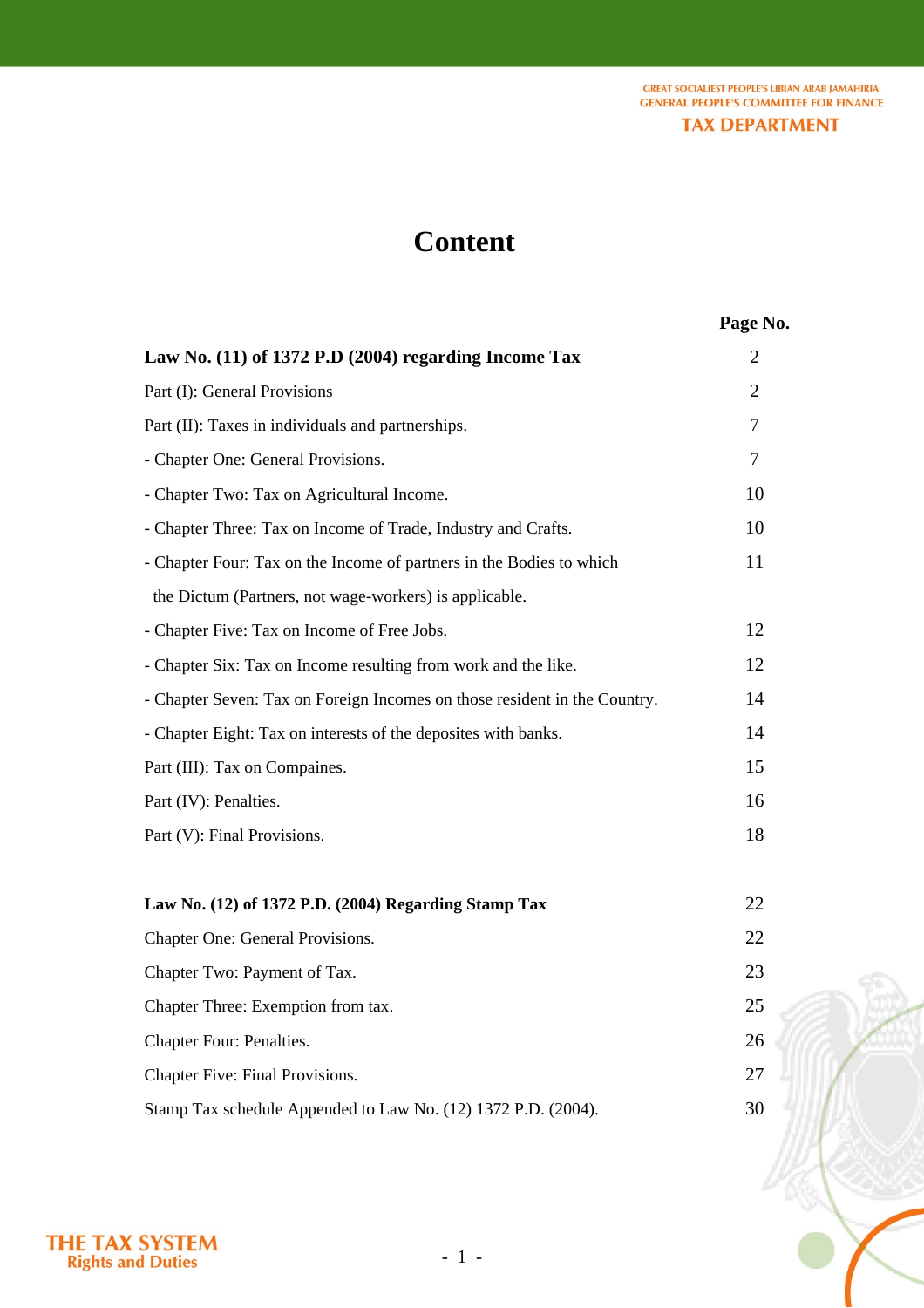#### **Great Socialist People's Libyan Arab Jamahiriya General People's Congress. Law No. (12) of 1372 P.D (2004) regarding Stamp Tax,**

The General People's Congress ,\_

In compliance with the decisions of the Basic People's Congresses in their general annual session for 1370 P.D (2002), and

After perusal of the declaration for establishing People's Authority,

The Grand Green Charter for Human Rights in the Era of Masses,

Law No. (20) of 1991 for enhancing freedom,

Law No. (1) of 1369 P.D (2001) regarding People's Congresses and Committees,

Law No. (21) pf 1954 regarding immunities and privileges,

Stamp Tax Law issued by Law No. (65) of 1973, and its amendments, and

Law No. (2) of 1371 P.D (2003) regarding judicial fees.

Does hereby formulate the following Law:

#### **Chapter One General Provisions**

#### **Article (1)**

The stamp tax/duty is fixed or relative, and shall be imposed on the papers, documents, publications, advertisements, registers and other writs, as well as acts, transactions, and facts under the provisions of this Law, in the manner and the rates/prices indicated in the annexed table.

#### **Article (2)**

In observance of the cases specified for otherwise, the tax shall be due on making the write of concluding the act or transactions or occurrence of the taxable facts/situation If the write or act arises or concluded abroad, the tax shall be due thereon when used or implemented in the Great Socialist People's Libyan Arab Jamahiriya.

The tax shall be due in case of verbal contract on adherence thereto before the litigation / judicial bodies and proving its existence, and the person adhering to the contract shall bear the tax.

#### **Article (3)**

In applying the provision of this Law, the use of the write or other taxable documents means submission thereof to the litigation bodies or competent authorities or delivery thereof to the person in whose favour it was made or submitting to collection or acceptance, guarantee, authorization or dealing therewith in any way or performing any procedure or act as would mean or intended for producing any legal effect thereof.

#### **Article (4)**

If one paper includes more than one writ, act or transaction, the tax shall be due on each of them. If, however, the writs, acts or transactions are connected with each other in an indivisible manner, they shall be considered as one writ, act or transaction, and the tax shall be due on thereon as the highest value rate.

In the cases where the writ tax is imposed on the paper, the paper shall be considered as two pages.

#### **Article (5)**

The purpose for contract shall, in applying the provisions of this Law, be considered as the original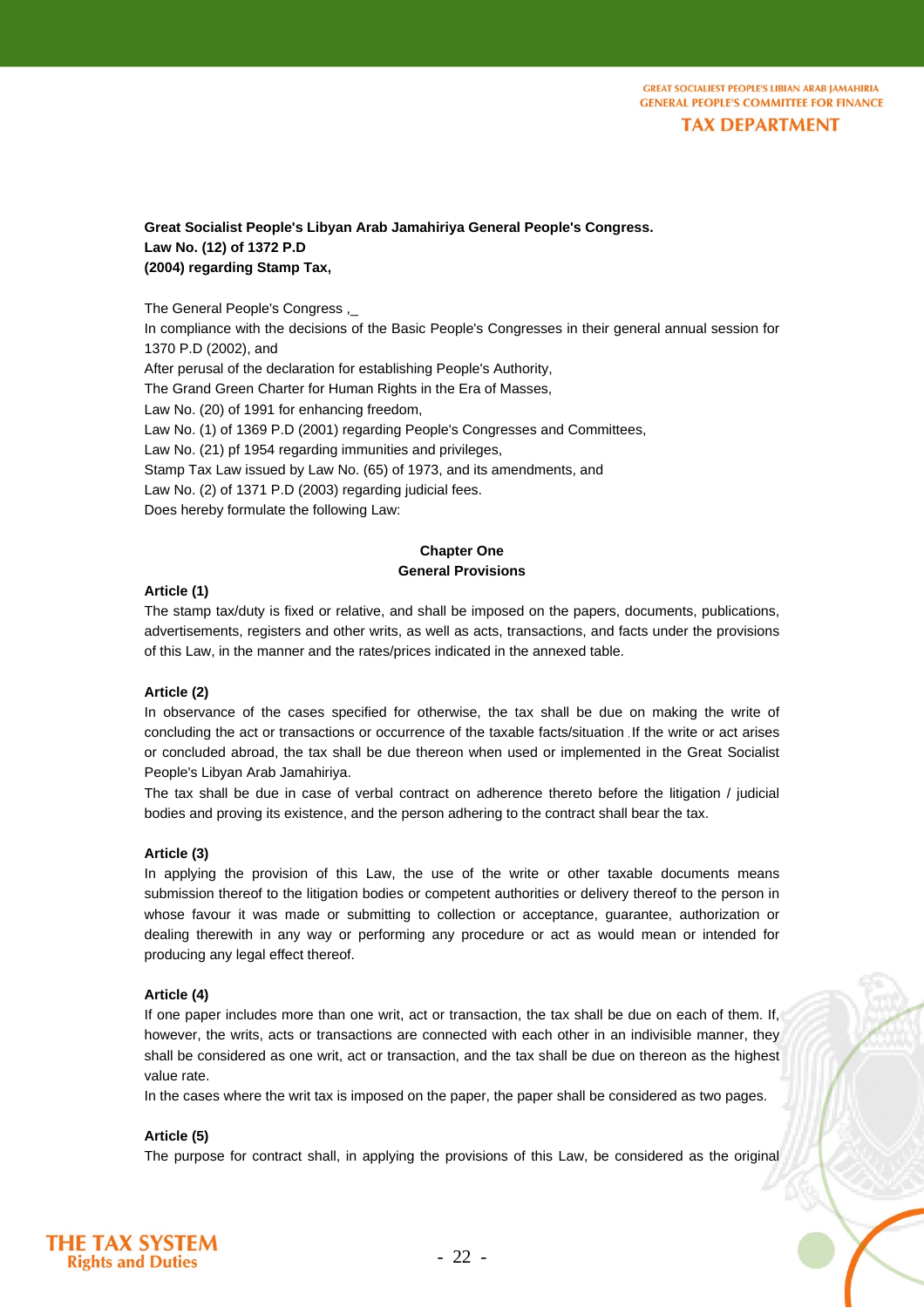contract, and the tax due on the said contract is concluded after wards, the tax on writs shall be only due thereon.

#### **Article (6)**

If the writs, acts otherwise is taxable for more than quality, description, the tax shall be due thereon in the description taxable at highest rate.

However, with respect to acts not explicitly mentioned in the annexed table to this Law, the tax specified for similar acts thereto in nature and effects shall applicable to them.

#### **Article (7)**

If the writ is made in several copies or photocopies signed, the tax on writs due on the original shall be due on each copy or photocopy, as well as on the photographed copies, is used.

Nevertheless, the tax shall not be due on the photocopies of the commercial papers or copies thereof, if submitted accompanying the original on which tax is paid, nor on the photocopies of the writ or the copy submitted to the competent bodies, if accompanying the original on the tax is paid. The photocopy of the writ kep with the Tax Department shall be exempted from the tax on submission thereof for payment of the tax on the act or otherwise contained in the writ.

#### **Chapter Two Payment of Tax**

#### **Article (8)**

The tax shall be paid in any of the following ways:

1 - By writing on the stamped papers prepared by the Department.

2 -By fixing stamps on the writs or putting a special stamp/seal thereon or stamping them by the Department or by its consent.

3 - By delivery of the Tax in cash to the Department.

4  $\blacksquare$ In any other way indicated in the executive regulation.

Tax payment shall be void, if done in contravention to the provisions of this Law or the provisions specified in the executive regulation are not observed, all without prejudice to other penalties.

#### **Article (9)**

The executive regulation shall indicate the forms and categories of duty stamps and papers, and method of use and cancellation thereof, and the rules for selling these papers and stamps and the commission for the licensees for sale thereof.

#### **Article (10)**

In specifying the value of the relative tax, any amount less than Five hundred Dirhams shall be increased to Five hundred Dirhams, and any amount in excess thereof but less than one thousand Dirhams (One Libyan Dinar).

#### **Article (11)**

The writs, acts or otherwise on which tax is paid in cash, or by a certified cheque shall be submitted to the Department before using them, within a maximum of sixty days from the date of tax dueness. If, however, the tax is due on an act done abroad under a writ in kind based on a property/real estate in the Great Socialist People's Libyan Arab Jamahiriya, it shall be submitted to the Department within one year from the date of conclusion thereof.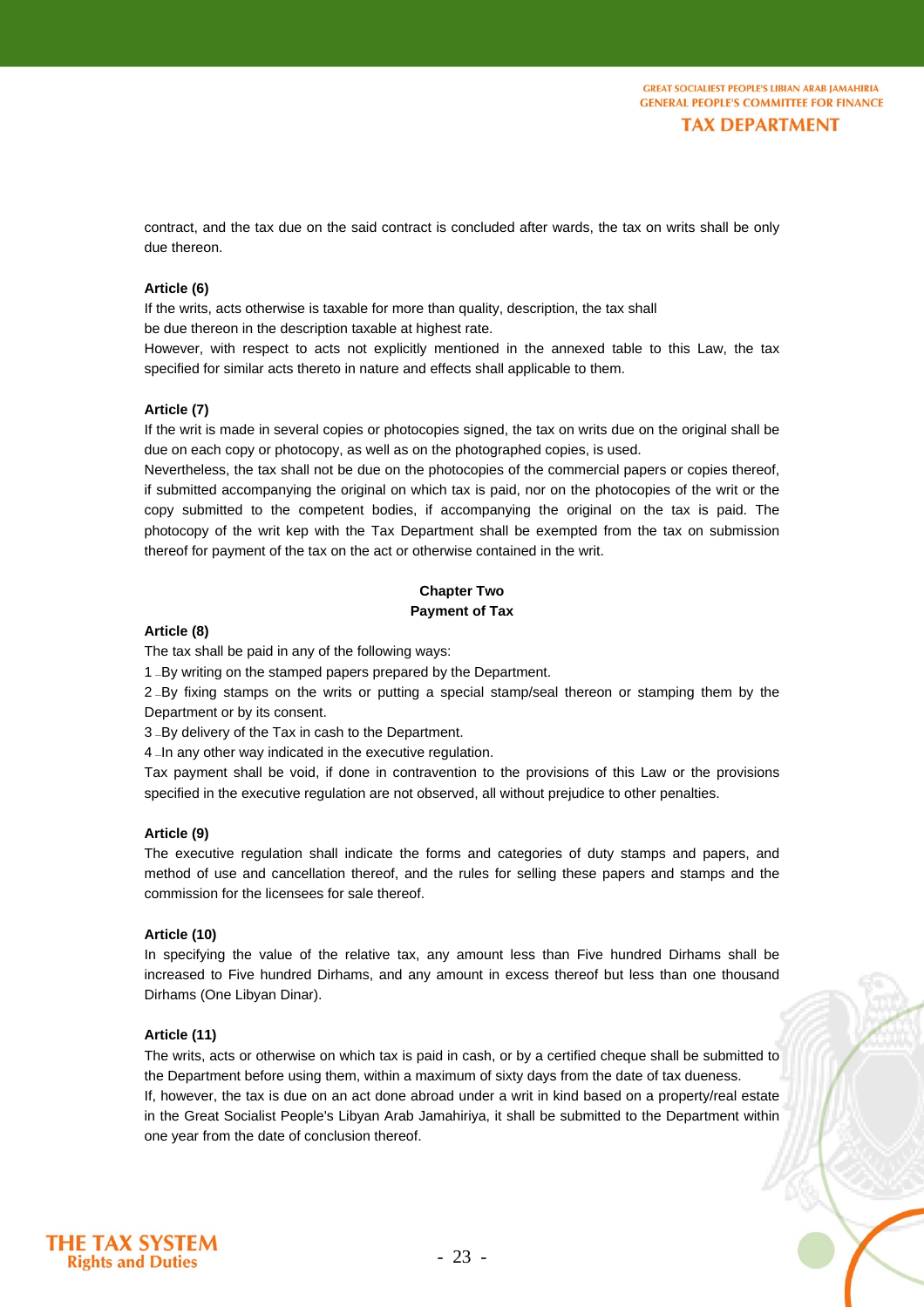#### **Article (12)**

In observance of the provisions of the preceding Article, the tax shall be due on the writs, acts and otherwise extended or renewed automatically on the occasion of extension or renewal thereof, to be submitted to the Department within sixty days from the date of extension or renewal.

In calculating the tax, the extension or renewal shall be considered as done for one full year, if it does not definite period or its period is less than one year.

#### **Article (13)**

The writs, acts, etc. subjected to relative tax shall contain all necessity elements for calculation of the tax, especially the value of the transactions included therein. If they do include such elements fully, an additional declaration shall be submitted in respect thereof.

The tax shall be paid in all cases on submission of the writ. However, the Department may for reasons considered thereby postpone payment for a period not exceeding fifteen days.

#### **Article (14)**

The writs, acts, etc subjected to relative tax, whose value is impossible to specify on tax dueness shall pay taxes on the basis of estimated value approved by the Department temporarily until ascertaining their actual value.

The person concerned shall pay the tax difference, if any, within thirty days from the date of ascertaining the actual value.

#### **Article (15)**

The Department may estimate the value of the writ, act, etc. if omitted by the person concerned or did not submit an additional declaration thereof.

The Department may also estimate the value if the contents of the writ, act, etc. or the declaration of the person concerned is less than the level of the prevailing rates/prices at the time of making the writ or concluding the deal.

#### **Article (16)**

In case of delay in payment of the tax beyond the specified date, a fine of (2%) (Two percent) of the value of the due tax shall be imposed on each delay of six months or a part of the month not less than fifteen days, at maximum of (50%) (fifty percent) of the tax value, which shall be collected simultaneously with the tax.

#### **Article (17)**

In applying the provisions of this Law, person shall be considered as properly notified by any paper, if he or his legal representative signs for receipt thereof, or sent to him by registered letter with acknowledged receipt or delivered to his agent or any employee thereof.

If the notificant official does not find any one of these in the place of activity of the person or the person found from them refuses to receive the paper or being disqualified, this shall be proved by testimony of another person, and to deliver a copy thereof to the Police station, and to address a letter by registered mail to the notified person, informing him accordingly.

If the notified person does not have a known domicile, the paper shall be published on the notice board in the People's Committee for the Basic People's Congress in whose area the notified person

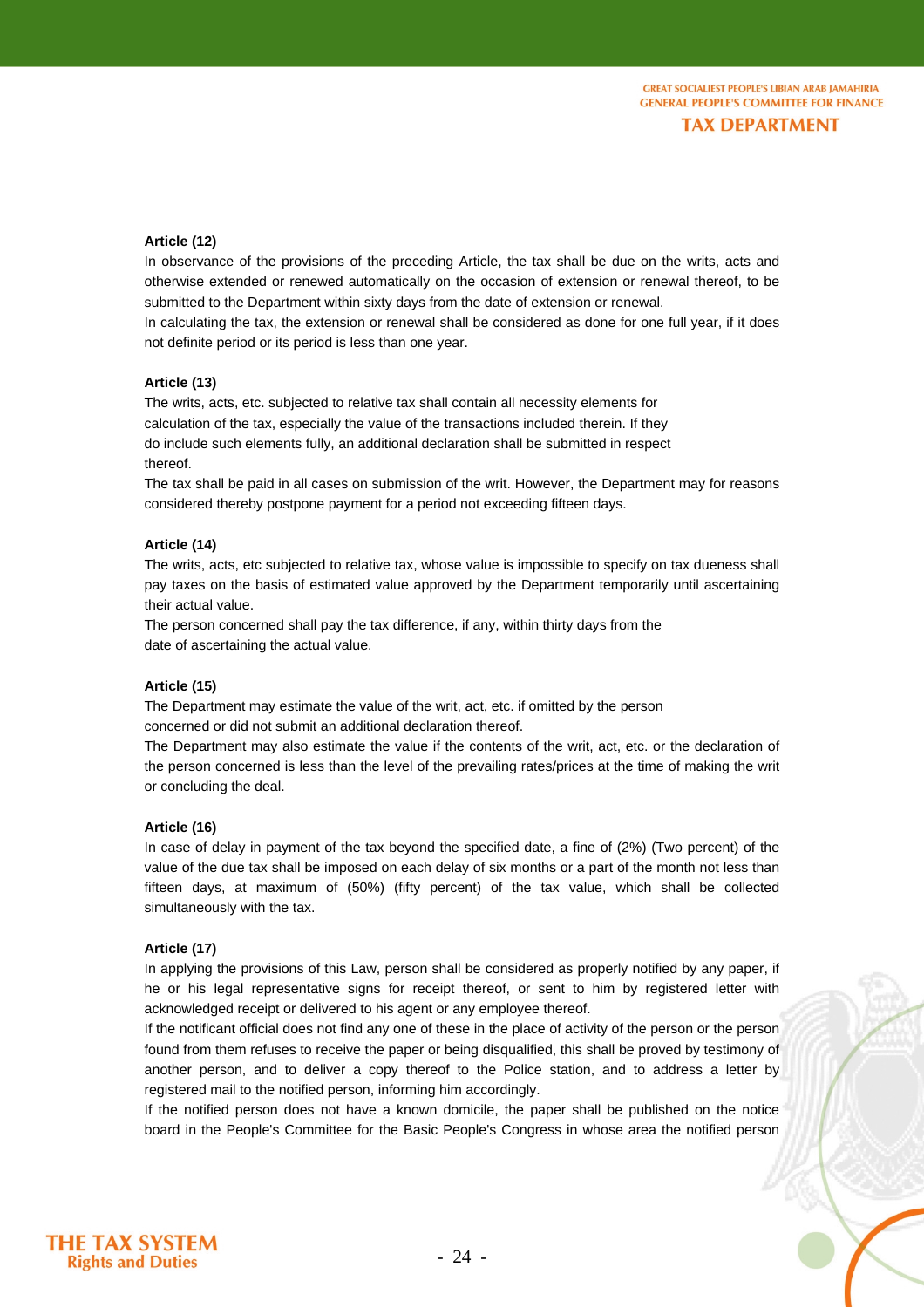lives, for a period of eight days. The publication shall be proved, in such case, by certificate to be issued by the People's Committee for the Basic People's Congress accordingly.

#### **Article (18)**

The persons concerned may complain against the decisions of the Department within forty five days from the date of notifying them of such decisions.

The complaint shall not be accepted, unless a fee of (10%) (ten percent) of the disputed tax is paid, to be not less than LD 10 (Ten Libyan Dinars).

The provisions of Income Tax Law shall be applicable to settlement of compliant, compromise and appeal.

#### **Article (19)**

The tax burden shall be as indicated in the table appended to this Law, and any agreement otherwise shall be null and void.

All parties in the writ, act, etc. as subjected to tax shall be jointly responsible for payment of the tax and any other due amounts under the provisions of this Law.

#### **Article (20)**

The tax shall be due on writ, act, etc. as per its nature, irrespective of its correctness or usefulness. The tax shall not be reimbursed for any reasons whatsoever, as would make it ineffective or unuseful.

#### **Chapter Three Exemption from Tax**

#### **Article (21)**

Without prejudice to the tax exemption specified in the special law, the following writs and acts shall be exempted from tax:

1- The writs and acts between public bodies, as well as the writs and acts, etc. originated, concluded or used by these bodies in their dealings with others to the extent borne thereby from them.

The Public bodies mean, in applying the provisions of this Article, the bodies financed wholly from the general budget.

2. The writs and acts, etc. originated, concluded or used by the syndicates, private bodies of public interest and societies recognized by the State, based on vocational, social, cultural, charity or sport purposes, in the cases where the tax is shouldered by them or to the extent borne thereby from them.

3-The writs and acts, etc., originated, concluded or use by the foreign Diplomatic and consular Corps, within their sphere of competence, in the place of their work in the Great Socialis people's Libyan Arab Jamahiriya, on condition of similar treatment.

The said bodies may be exempted from the tax due on them in other cases, if the rules for international comity of nations would require, on condition of similar treatment.

<sup>4</sup> ≠The writs and acts, etc. , originated, concluded or use by the international bodies indicated in the Immunities and Privileges Law No. (21) of 1954.

5 -The writs related to performance of Pilgrimage rituals.

6 - The writs related to study in the various educational institutions.

7 - The writs originated, concluded or use by those receiving basic incomes.

8 -The writs submitted by the work searches.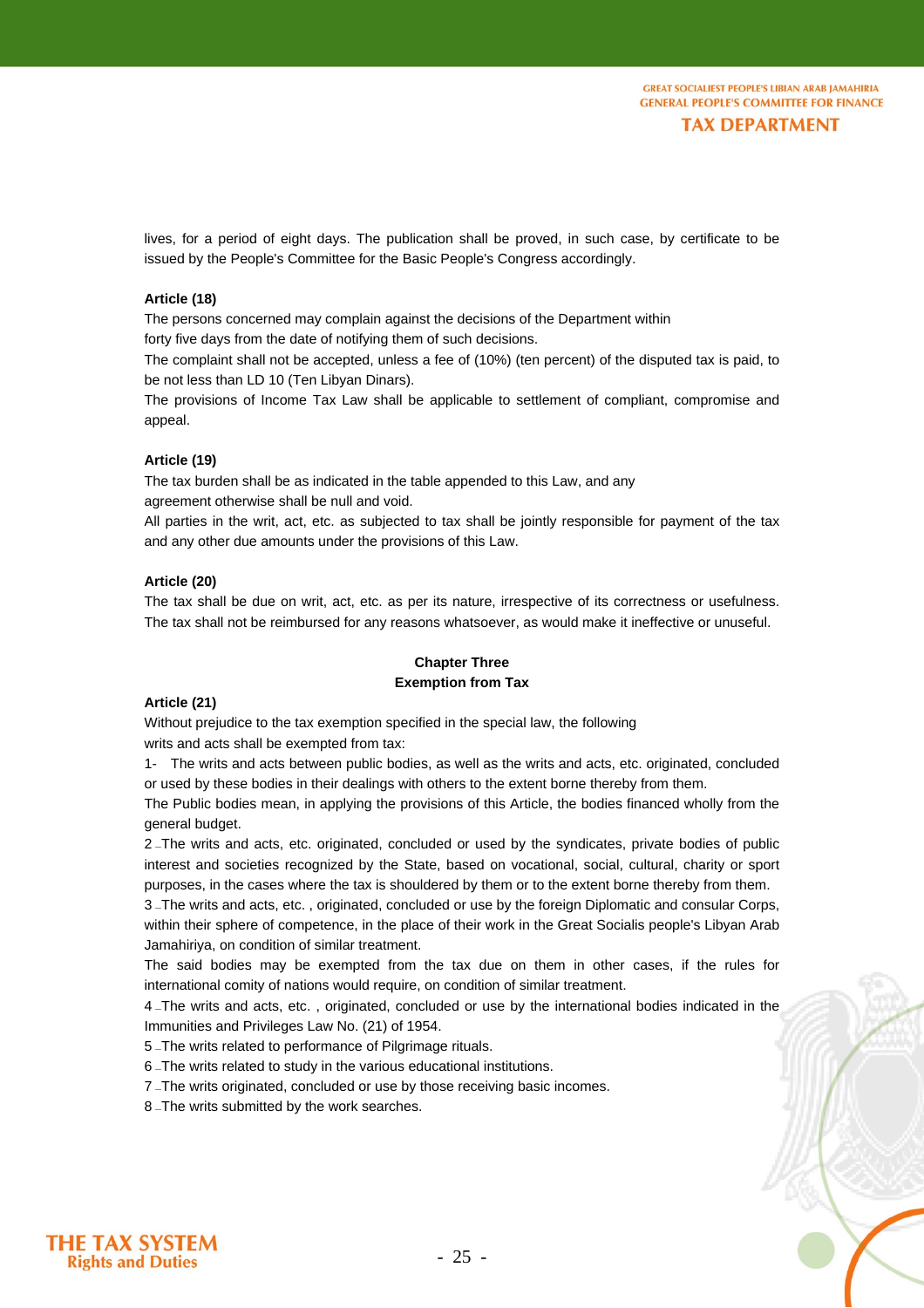**GREAT SOCIALIEST PEOPLE'S LIBIAN ARAB JAMAHIRIA CENERAL PEOPLE'S COMMITTEE FOR FINANCE TAX DEPARTMENT** 

#### **Article (22)**

The provision of this Law shall not be applicable to the writs, acts and dealings governed by the Judicial Fees Law.

#### **Chapter Four Penalties**

#### **Article (23)**

Anyone responsible for delivery of the tax to the Department after payment thereof by the persons concerned, and delays in delivery thereof in due course for any reason whatsoever, shall be published by a fine not less than LD 500 (Five hundred Libyan Dinars) or not exceeding three time the undelivered amount of the tax, whichever the larger. Anyone delivering the tax before being convicted shall be exempted from the penalty.

#### **Article (24)**

Anyone refusing to allow the officials of the Department to see the registers, papers and documents indicated in Article (36) of this Law shall be punished by a fine not more than LD 50 (fifty Libyan Dinars), as well as a threatening fine to be specified by the verdict for each day of delay, not less than LD 5 (Five Libyan Dinars).

This threatening penalty shall be applicable from the date in which unenforeement of the verdict is proved after being notified legally, and its effectiveness shall only cease from the date on which it proved that the Department could see the registers, papers and documents.

It may be exempted from payment of the threatening implemented the provisions of the verdict.

#### **Article (25)**

Anyone damages the registers, papers and documents to be kept thereby under the provision of Article (38) hereof shall be punished by a fine not less than 100 (one hundred Libyan Dinars) and not more than LD 500 (Five hundred Libyan Dinars).

Anyone delaying in keeping the registers or submission of the aforesaid papers shall be punished by the same penalty.

#### **Article (26)**

Anyone selling or offering for sale duty stamps or papers at a price more than the prescribed price thereof shall be punished by a fine not less than LD 100 (One hundred Libyan Dinars).

Also anyone selling a duty stamps of papers without license, and anyone using, selling or offering for sale duty stamps previously use, despite knowing that, shall be punished by the same penalty.

#### **Article (27)**

Without prejudice to any stricter penalty specified by the Penal any other Law, there shall be punished by a fine not less than LD 500 (Five hundred Libyan Dinars) and not more than LD 1000 (One thousand Libyan Dinars) anyone making, distributing or offering for sale publications or forms made in a way similar in apparent shape to the duty stamps and marks, to be easily accepted instead of the genuine papers, marks and forms.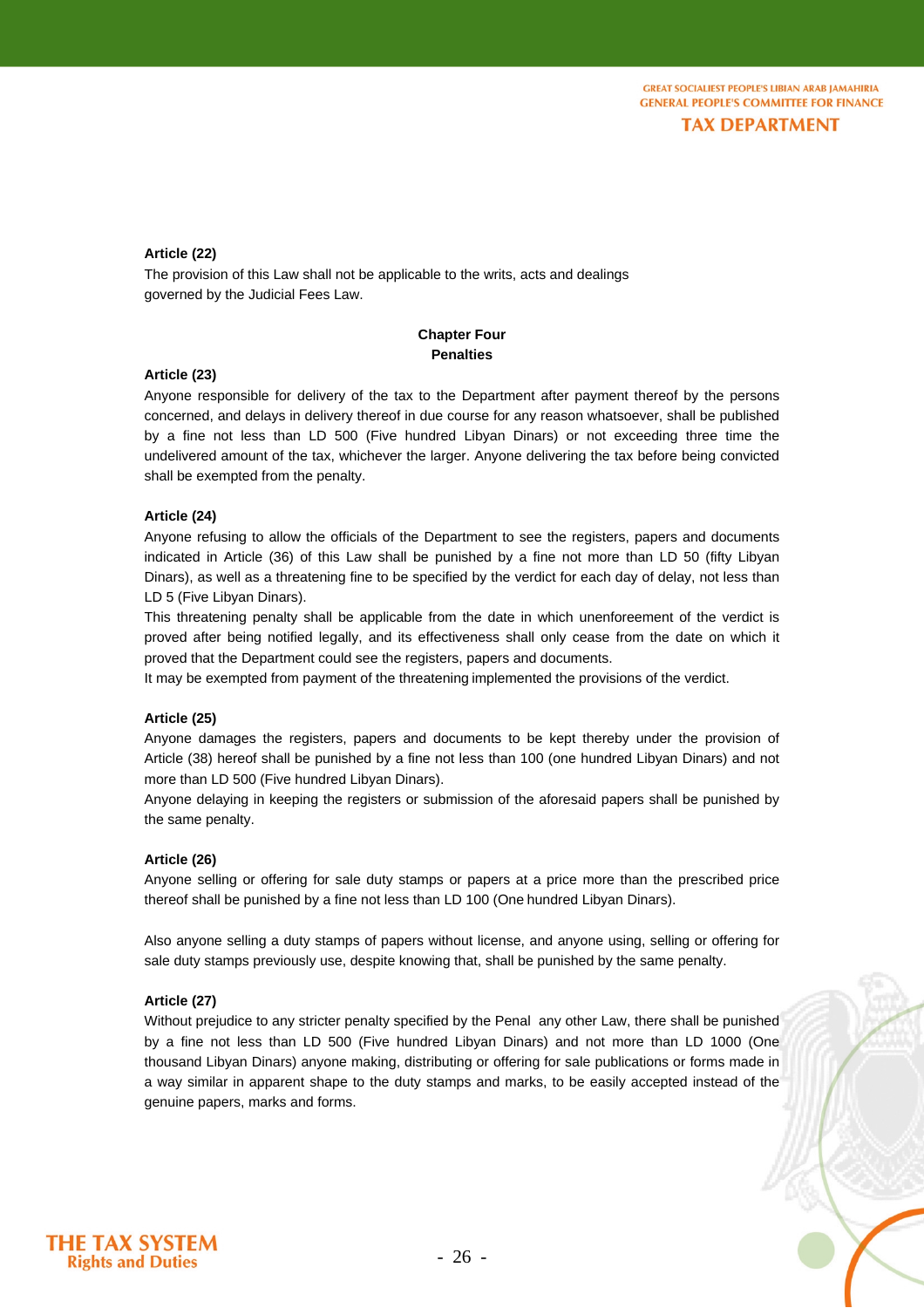#### **Article (28)**

Without prejudice to any stricter penalty, the committant to any other contravention to the provisions of this Law shall be punished by a fine not less than LD 100 and not more than LD 500.

#### **Article (29)**

There shall be exempted from the penalty anyone informing the Department of occurrence of contravention to the provisions of this Law, within thirty days from the date of its occurrence.

#### **Article (30)**

The criminal case shall be raised upon request of the director of the Department, who may compromise with the contravener in other cases that those specified in Article (25, 26, 27) of this Law, if the contravener pays the due tax and compensates not less than half the tax and not more than double thereof. If the compromise is reached before raising the Criminal Case, the compensation shall be reduced to half the minimum.

#### **Article (31)**

The judgment/verdict for penalties specified in this Law shall not release from payment of the due tax fully.

#### **Chapter Five Final Provisions**

#### **Article (32)**

The Judges, Court Clerks, Summoners, Notaries Public and other employees or persons designated for public service shall not issue verdicts or decisions nor put their signatures or attest signatures or perform any procedure or act falling within the competence, unless the tax due on the documents submitted to them has been actually paid, and shall arrest and refer to the Department any document or other things falling under their hands by virtue of their work, if the tax has not been paid thereon. The judges may in the urgent cases or feared for tax evasion order for taking temporary procedures to ensure tax collection.

#### **Article (33)**

No official procedure or act performed in contravention to the provisions of the preceding Article shall be considered, unless tax and fines due under this Law are paid. The Courts shall specify that by themselves.

The provision of the preceding Article shall not be applicable to Criminal Cases.

#### **Article (34)**

It is prohibited for any person to deal with or perform any procedure for writs or acts or others, unless due tax thereon is paid.

#### **Article (35)**

The notaries Public, and others who perform documents shall collect from the persons concerned the tax due on the writs, acts, etc. as done before them, and to deliver it to the Department under the terms and conditions specified by the executive regualtion.

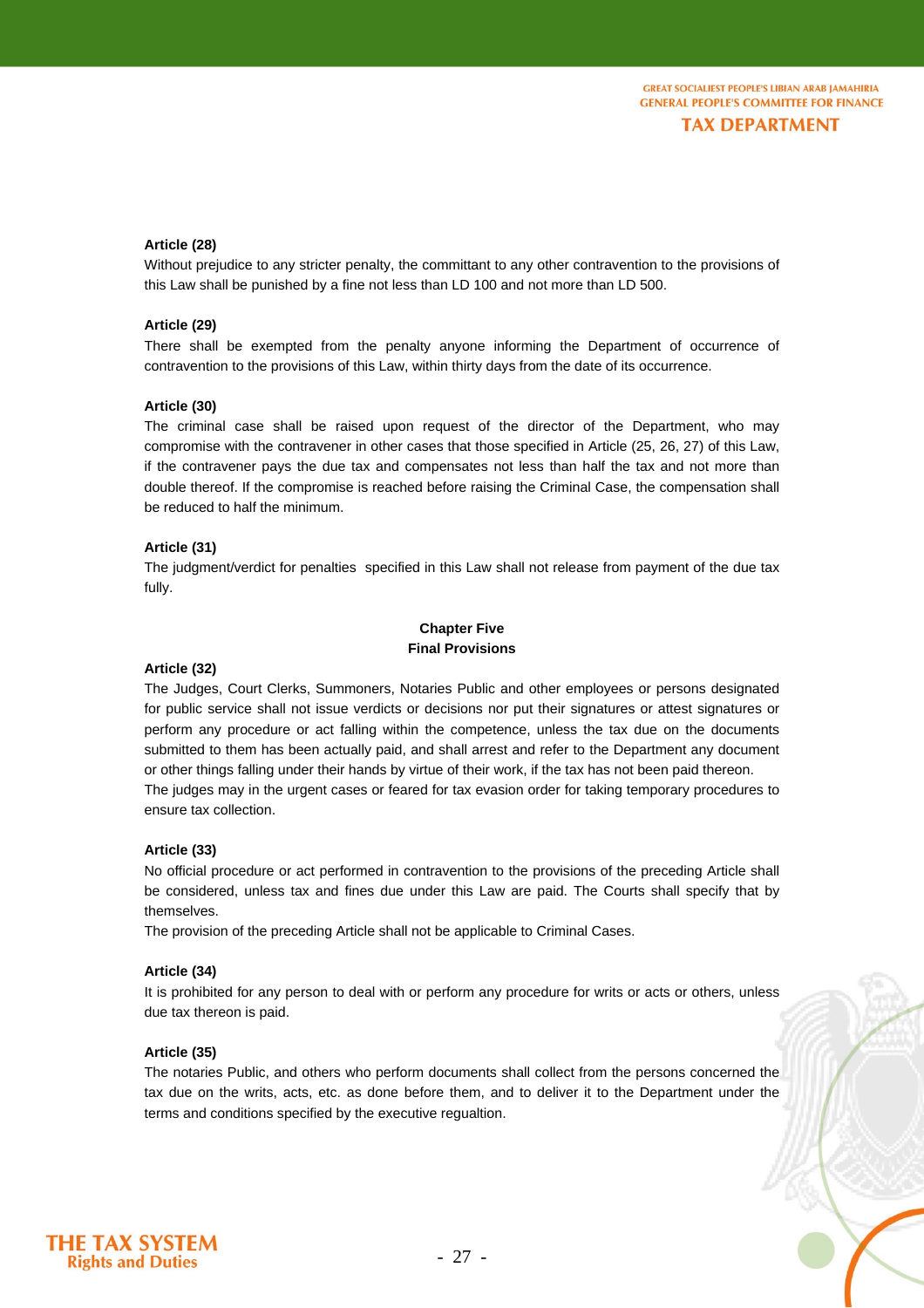#### **Article (36)**

It is not allowed for any individual or public or private body to prevent the designated officials of the Department from seeing the registers, papers and documents available thereto for ascertaining implementation of the provisions of this Law.

#### **Article (37)**

Any person concerned by virtue of his post, work or function with tax assessment or collection or the relevant disputes shall keep the secrets of the job. This obligation shall remain standing even after leaving service.

#### **Article (38)**

The executive regulation shall specify the registers to be kept by the public and private bodies and individuals to whom the provisions of this Law are applicable, and the papers to be provided by them.

#### **Article (39)**

The Tax and all other amounts due for the State under the provisions of this Law shall have privilege over all funds of the debtor thereto or those obligated to deliver it, and comes in rank after alimony debt and judicial costs.

#### **Article (40)**

The right of the State to claim for the due tax under the provisions of this Law shall not be forfeited by the elapse of the period.

#### **Article (41)**

The right to recovery of the amounts paid unduly shall lapse by the elapse of three years of the date of payment thereof, unless the right to claim for recovery appears after procedures taken by the Department, then prescription shall start from the date of notifying the person concerned of his right to reimbursement. The prescriptions shall cease by the request sent by the person concerned to the Department by registered letter for reimburesement of the amount unduly paid thereby.

The claim for recovery of the value of the stamps or duty stamped paper used or written thereon shall not be accepted for any reason whatsoever.

#### **Article (42)**

The Department shall not be obligated to pay interested on the collected amounts under the provisions of this Law, as specified to be reimbursed to the person concerned.

#### **Article (43)**

The officials of the Department specified by decision of the Secretary shall have the capacity of the Law Enforcement Officers with respect to the contraventions provided for in this Law.

#### **Article (44)**

The Secretary may, upon submission of the Secretary of the Department, exempted the taxpayer from the penalty for delay wholly or partly as specified in Article (16) of this Law under the rules specified in the executive regulation.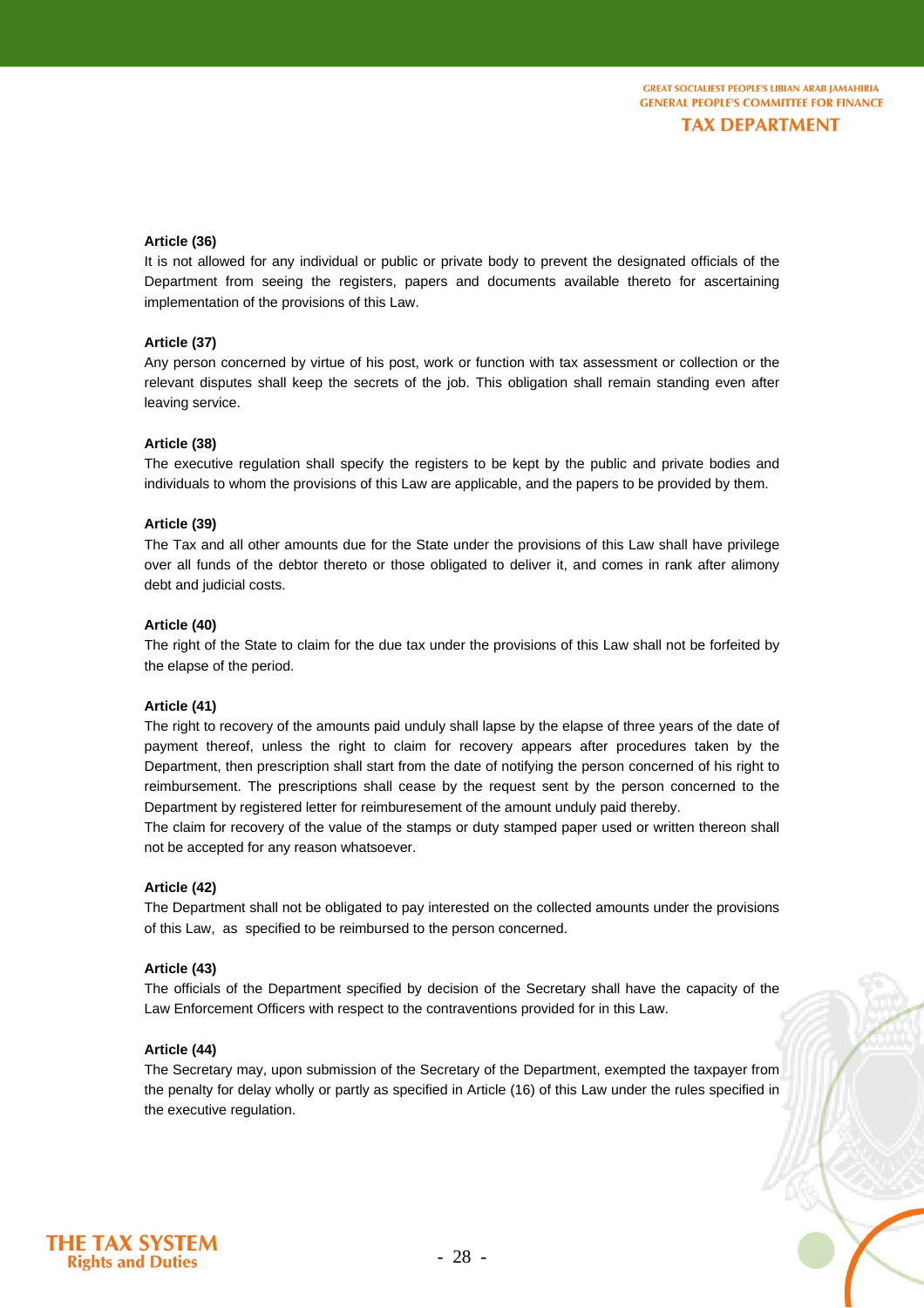#### **Article (45)**

The Secretary of the Department may designate/authorize other employees of the Department for performing some of his functions/powers specified under the provisions of this Law.

#### **Article (46)**

In applying the provisions of this Law, the Secretary means the Secretary of General People's Committee for Finance, and the Secretary of the Departments means the Secretary of People's Committee for Tax Department, and the Department means the Tax Department.

#### **Article (47)**

The writs, acts and facts existent at the time of applying this Law, which were subjected to tax, but unpaid thereon under the provisionss applicable before its effctivness shall be taxable under the provisions of this Law, and shall be exempted from the specified penalties, if tax thereon is paid within sixty days from the date of effectiveness of this Law.

#### **Article (48)**

The executive regulation for this Law shall be issued by decision of the General People's Committee upon proposal of the Secretary of General People's Committee for Finance. Until issue of this regulation, the regulations and decisions applicable in the field of stamp tax at the time of effectiveness of this Law shall continue to apply, in so far as nor contravening its provisions.

#### **Article (49)**

The Stamp Tax Law issued by Law No. (65) of 1973 shall be repealed, as well as any provision contravening the provisions of this Law.

#### **Article (50)**

This Law shall come into force from the date of its issue, and shall be published in the Legislations Encyclopedia.

> **The General People's Congress. Issued on Sirte. On 6 March 2004.**



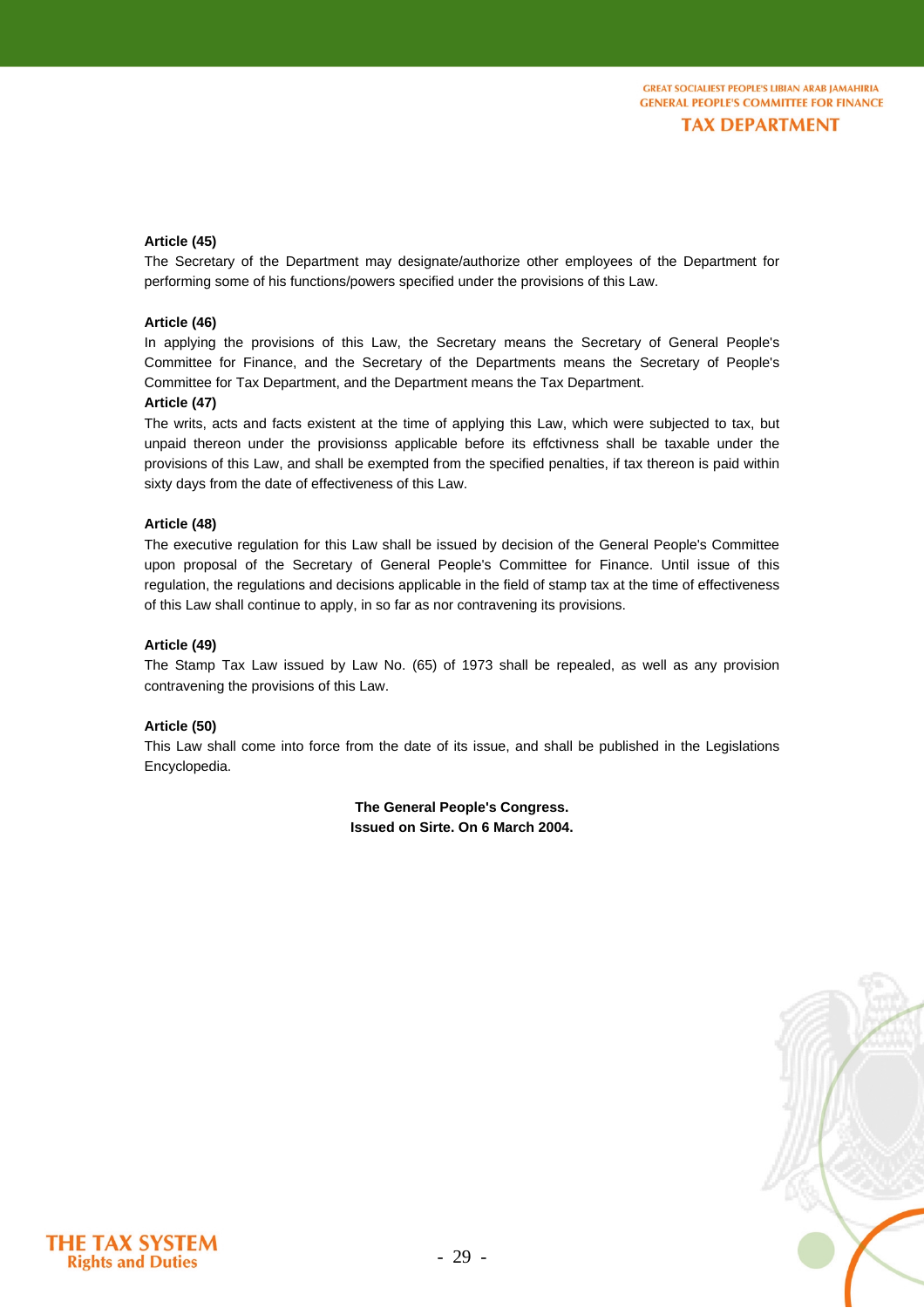## **Stamp Tax Schedule Appended to Law No. 12 of 1372 P.D. (2004).**

### **1. Stamp Tax on Documents / Writs:**

| <b>Item</b>    | <b>Taxable document</b>                                                                                                                                                                                                    | <b>Tax Rate</b>                                          | <b>Tax Burden</b>                           | <b>Exemptions</b>                                                                                                                                                                                                                                                                                                                                                                  | <b>Special provisions</b>                                                                               |  |
|----------------|----------------------------------------------------------------------------------------------------------------------------------------------------------------------------------------------------------------------------|----------------------------------------------------------|---------------------------------------------|------------------------------------------------------------------------------------------------------------------------------------------------------------------------------------------------------------------------------------------------------------------------------------------------------------------------------------------------------------------------------------|---------------------------------------------------------------------------------------------------------|--|
| $\mathbf{1}$   | Applications and<br>a)<br>declaration submitted<br>to the Tax Department.                                                                                                                                                  | As<br>per<br>the<br>relevant<br>Executive<br>Regulation. |                                             | Complaints<br>1.<br>and<br>protests submitted to<br>the General People's<br>Committee for People's<br>Control Board.                                                                                                                                                                                                                                                               |                                                                                                         |  |
|                | b)<br>Applications,<br>petitions,<br>and<br>complaints<br>submitted<br>other<br>authorities<br>to<br>whether<br>public<br><b>or</b><br>private.                                                                            | (250)<br>(Two<br>hundred<br>fifty<br>Dirhams).           | Applicant                                   | 2.<br>Applications<br>for<br>aid<br>social<br>and<br>assistance.<br>3.<br>Applications<br>for<br>registrations in Labour<br>Office.<br>4.<br>Applications,<br>declarations and data<br>submitted<br>by<br>employees<br>in<br>connection with their<br>job affairs.<br>5. Complaints and data<br>submitted to the Tax<br>Department<br>in<br>implementation of tax<br>legislations. |                                                                                                         |  |
| $\overline{c}$ | Certificates<br>and<br>a)<br>reports pertinent to<br>auditing of accounts or<br>companies<br>that<br>are<br>prepared<br>for<br>submission to General<br>Assemblies,<br>Control<br>Committees or bodies<br>in lieu thereof. | 100.<br>LD<br>per<br>document.                           | Company<br><b>or</b><br>General<br>Assembly |                                                                                                                                                                                                                                                                                                                                                                                    |                                                                                                         |  |
|                | Copies<br>b)<br>of<br>documents referred to<br>in above paragraph.                                                                                                                                                         | 1000 Dirhams.                                            | Document<br>receipt.                        |                                                                                                                                                                                                                                                                                                                                                                                    |                                                                                                         |  |
| $\overline{3}$ | The foolowing licenses<br>for:<br>Insurance, Banks,<br>a)<br>financial<br>other<br>and                                                                                                                                     | LD 500                                                   | License                                     |                                                                                                                                                                                                                                                                                                                                                                                    | 1. Liecense including<br>perimit<br>any<br>or<br>authorization<br>required<br>for carrying<br>on<br>any |  |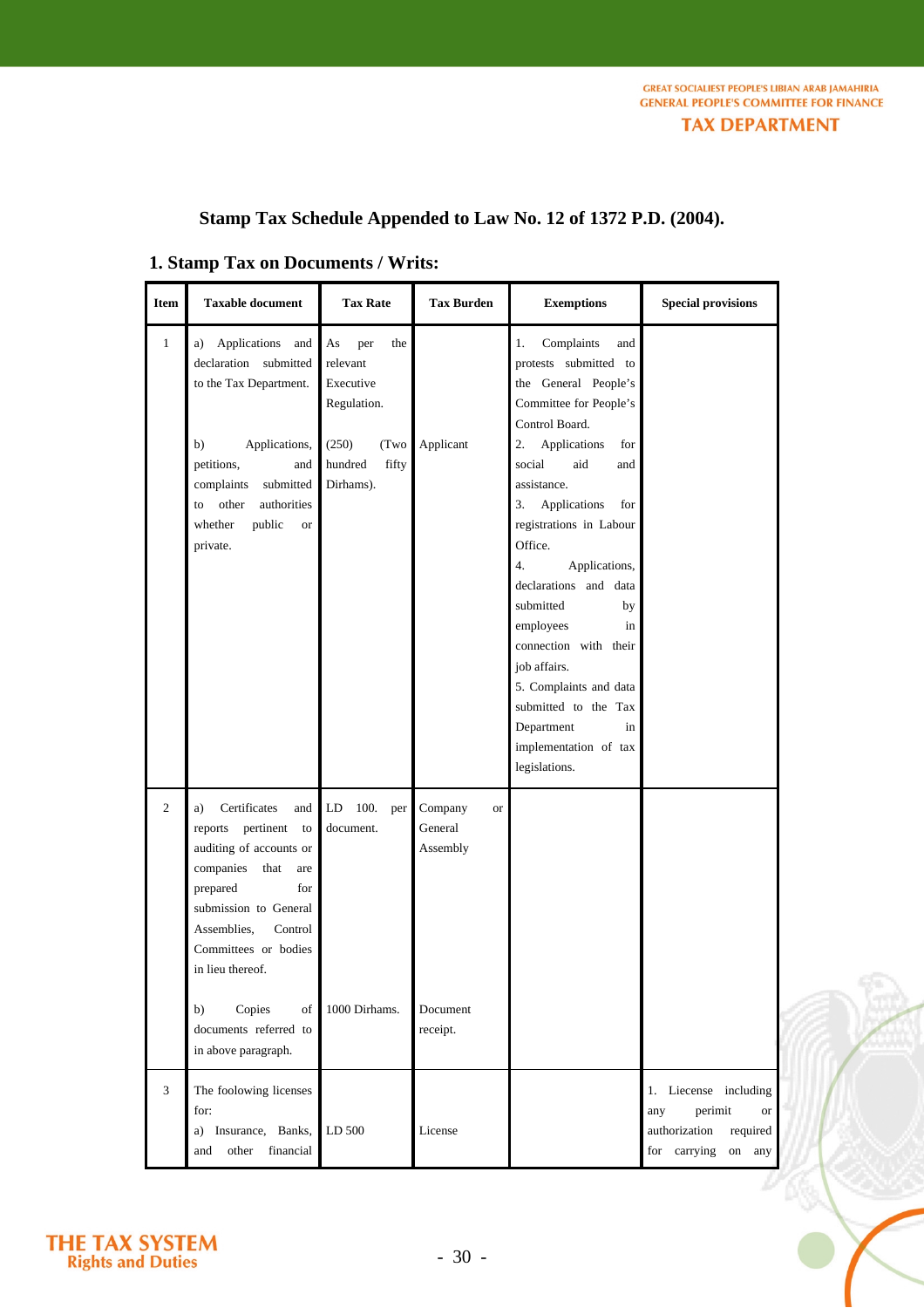**GREAT SOCIALIEST PEOPLE'S LIBIAN ARAB JAMAHIRIA GENERAL PEOPLE'S COMMITTEE FOR FINANCE TAX DEPARTMENT** 

**Item Taxable document Tax Rate Tax Burden Exemptions Special provisions**  institutions. b) Recreation and entertainment business. c) Licenses issued under the Law No. (5/65) concerning industrial organization, commercial shipping, trading agencies, sea and air travel agencies, customs clearance agencies, warehouses, refrigeration facilities, resorts, public spaces. Medical treatment facilities and pharmacies. d) Tuna fishing license. e) Fishing license. f) Self-employment and paramedical services. g) Private schools and vocational training facilities. h) Private hospitals and clinics. i) Car driving learning schools. j) Any other license issued by Public authorities. LD 100 LD 100 LD 20 LD 100 LD 20 LD 100 LD 100 LD 50 LD 10 License License License License License License License License License activity, job or prossessing something. 2. Tax payable annually or when assigned to others. 4 The following books and registers: a) Business/ Commercial books. b) Register for recording hotel clients and the like and registers which notaries 250 Dirhams per sheet. 500 Dirhams per sheet. Book keeper Book keeper Tax should be paid before any entries are made on books or registers.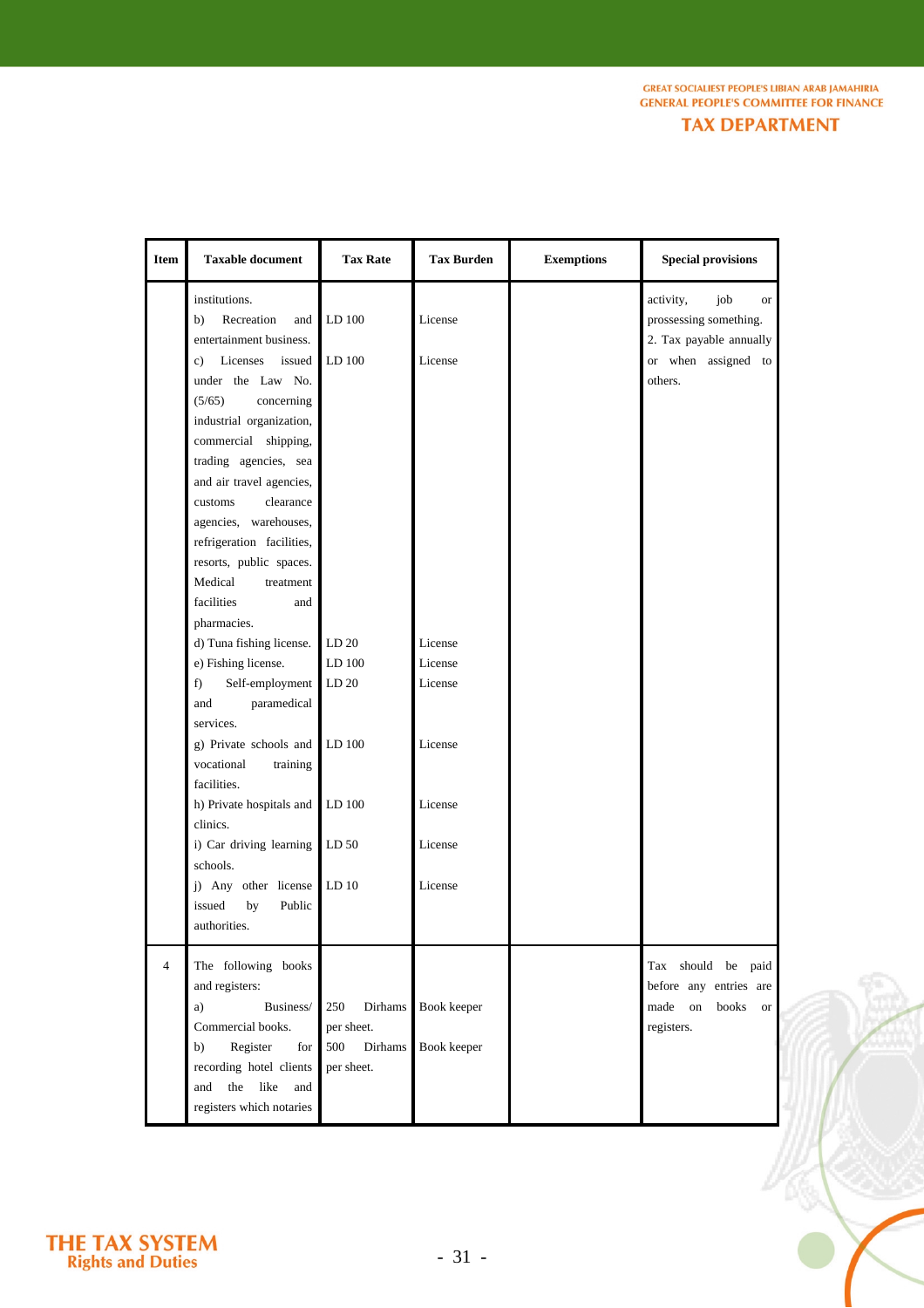| TAX DEPARTMENT |  |  |  |  |  |
|----------------|--|--|--|--|--|
|                |  |  |  |  |  |

| <b>Item</b> | <b>Taxable document</b>                                                                                                 | <b>Tax Rate</b>                                                              | <b>Tax Burden</b>         | <b>Exemptions</b> | <b>Special provisions</b>                                                                                                                                                              |
|-------------|-------------------------------------------------------------------------------------------------------------------------|------------------------------------------------------------------------------|---------------------------|-------------------|----------------------------------------------------------------------------------------------------------------------------------------------------------------------------------------|
|             | public should keep.<br>c) Any other book or<br>register required under<br>laws<br>the<br>and<br>regulations.            | 250<br>Dirhams<br>per sheet.                                                 | Book keeper               |                   |                                                                                                                                                                                        |
| 5           | All kinds of cheques.                                                                                                   | 10 Dirhams.                                                                  | Withdrawer                |                   |                                                                                                                                                                                        |
| 6           | All kinds of contract<br>whether<br>formal<br><b>or</b><br>common.                                                      | (250) Dirhams<br>per sheet.                                                  | Contracting<br>parties.   |                   | Each contracting party<br>pays the tax applicable<br>to the copies he holds.                                                                                                           |
| $\tau$      | Will, amendments and<br>revocation.                                                                                     | 250 Dirhams.                                                                 | Testator                  |                   |                                                                                                                                                                                        |
| 8           | <b>Bills</b><br>of<br>exchange,<br>promissory notes or to<br>bearer regardless of<br>duration.                          | $(0.02)$ (Two per<br>thousand) of the<br>value of the bill<br>or note.       | Withdrawer                |                   | Tax payable on bills of<br>exchange,<br>promissory<br>notes or<br>to<br>bearer<br>executed already to be<br>reduced to half if the<br>applicable is paid in the<br>respective country. |
| 9           | Securities<br>including<br>shares and the like, and<br>bonds<br>issued<br>by<br>licensed companies and<br>institutions. | $(0.05\%)$<br>(Five<br>thousand)<br>per<br>of the nominal<br>value annually. | Bearer<br>of<br>security. |                   | is<br>payable<br>in<br>Tax<br>advance<br>on<br>1st<br>of<br>January every year.                                                                                                        |
| 10          | Air and sea tickets<br>valied for<br>transpire<br>inside or outside the<br>Great Jamahiriya.                            | 1000 Dirhams.                                                                | Ticket holder             |                   |                                                                                                                                                                                        |
| 11          | Bills of lading whether<br>goods are transported<br>by air, sea or road.                                                | 250<br>Dirhams<br>per document                                               | Consignee.                |                   |                                                                                                                                                                                        |
| 12          | Merchandise shipping<br>documents as follows:                                                                           |                                                                              |                           |                   |                                                                                                                                                                                        |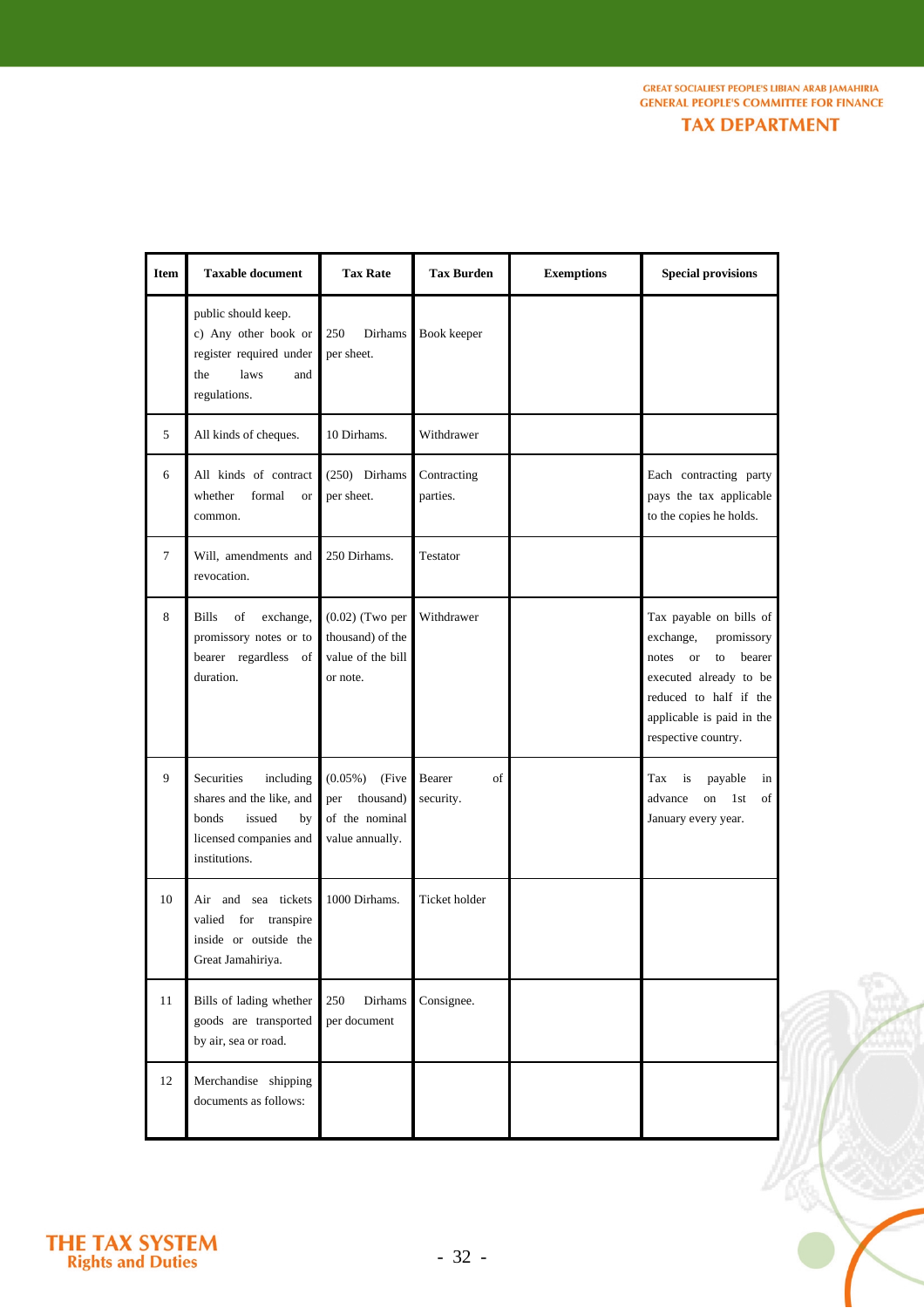| <b>TAX DEPARTMENT</b> |  |
|-----------------------|--|
|                       |  |

 $\tilde{\mathcal{L}}$ 

| <b>Item</b> | <b>Taxable document</b>                                                                                          | <b>Tax Rate</b>                                                                                               | <b>Tax Burden</b>                                               | <b>Exemptions</b>                                                                                                                                                                                                                                                                                                                                                                                                                                                                                                                                                                 | <b>Special provisions</b>                                                                           |
|-------------|------------------------------------------------------------------------------------------------------------------|---------------------------------------------------------------------------------------------------------------|-----------------------------------------------------------------|-----------------------------------------------------------------------------------------------------------------------------------------------------------------------------------------------------------------------------------------------------------------------------------------------------------------------------------------------------------------------------------------------------------------------------------------------------------------------------------------------------------------------------------------------------------------------------------|-----------------------------------------------------------------------------------------------------|
|             | a) Manifest.<br>b) Inspections report.<br>c) Damage declaration.<br>d) Permit for sailing in<br>and out of port. | One Dinar per<br>document<br>One Dinar per<br>sheet.<br>One Dinar per<br>sheet.<br>One Dinar per<br>document. | Carrier<br>Beneficiary<br>Beneficiary<br><b>Vessel Supplier</b> |                                                                                                                                                                                                                                                                                                                                                                                                                                                                                                                                                                                   |                                                                                                     |
| 13          | Documents of deposit<br>in public depots and<br>mortgage papers.                                                 |                                                                                                               |                                                                 |                                                                                                                                                                                                                                                                                                                                                                                                                                                                                                                                                                                   |                                                                                                     |
| 14          | Receipts, acquittances,<br>and invoices endorsed<br>as paid and originate in<br>the Great Jamahiriya.            |                                                                                                               |                                                                 | receipts<br>1.<br>internal<br>exchanged<br>among<br>employees of one firm<br>or provision provided<br>they are meant for<br>organizing<br>internal<br>work. However,<br>tax<br>become payable when<br>such receipts are used.<br>2. Receipts given for<br>deposits made in banks<br>for crediting to the<br>depositor's<br>account.<br>Also receipts given<br>commercial<br>against<br>papers given to banks<br>collection<br>for<br><b>or</b><br>acceptance.<br>3.<br>Receipts<br>against<br>delivery<br>or<br>authorization to receive<br>packages<br>letters,<br>or<br>cables. | This tax does not apply<br>to documents originating<br>abroad when used in the<br>Great Jamahiriya. |
| 15          | a) Engineering designs<br>and drawings.<br>b) Copies of above.                                                   | To Dinars per<br>document.<br>500<br><b>Dirhams</b><br>per document.                                          | Design or drawing<br>applicant                                  |                                                                                                                                                                                                                                                                                                                                                                                                                                                                                                                                                                                   |                                                                                                     |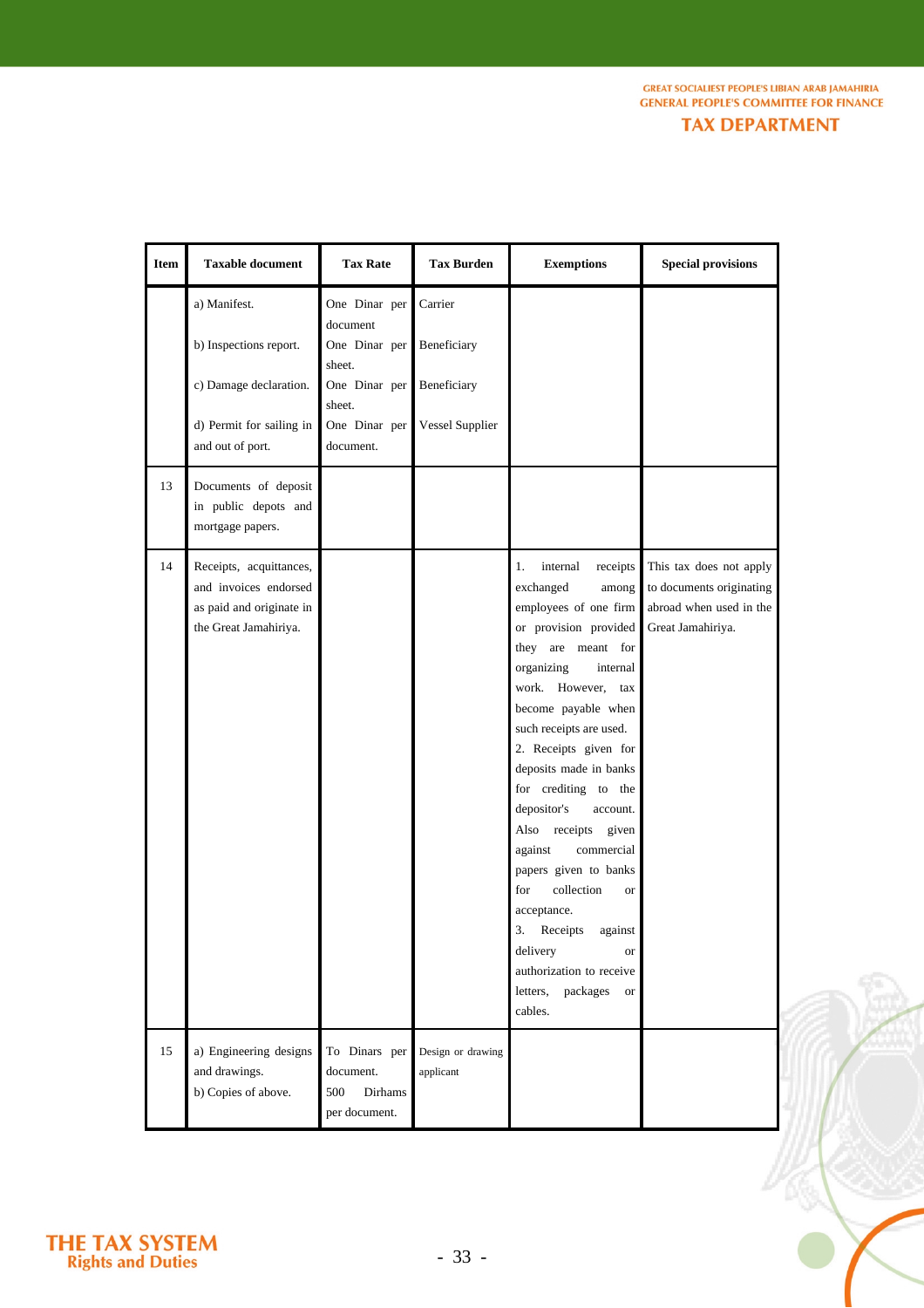|  | <b>TAX DEPARTMENT</b> |  |
|--|-----------------------|--|
|  |                       |  |

| <b>Item</b> | <b>Taxable document</b>                                                                                                                                                                | <b>Tax Rate</b>                                                                                                                          | <b>Tax Burden</b>     | <b>Exemptions</b>                                                                                                                                                                                                      | <b>Special provisions</b>                                                                                                                                                                                                                                                                                                                                               |
|-------------|----------------------------------------------------------------------------------------------------------------------------------------------------------------------------------------|------------------------------------------------------------------------------------------------------------------------------------------|-----------------------|------------------------------------------------------------------------------------------------------------------------------------------------------------------------------------------------------------------------|-------------------------------------------------------------------------------------------------------------------------------------------------------------------------------------------------------------------------------------------------------------------------------------------------------------------------------------------------------------------------|
| 16          | Minutes<br>declarations<br>and other documents<br>drawn up by Notaries<br>Public<br>and<br>others<br>involved<br>in<br>certifications<br><b>or</b><br>providing<br>public<br>services. | 250<br>Dirhams<br>per sheet.                                                                                                             | Beneficiary           |                                                                                                                                                                                                                        |                                                                                                                                                                                                                                                                                                                                                                         |
| 17          | fowllowing<br>The<br>advertisements:<br>Ordinary<br>a)<br>paper<br>posted,<br>glued<br><b>or</b><br>displayed in any way to<br>the public along the<br>road.                           | Dirhams<br>250<br>per one quarter<br>square<br>meter<br>$(50 \times 50 \text{ cm})$ or<br>500 dirhams for<br>areas in excess<br>thereof. | Advertising<br>Agency | Warning signs.<br>Notices for compulsory<br>sales (Tax is payable<br>before<br>notice<br>is<br>published).<br>Employment<br>applications.<br>Work<br>organization<br>notices in firms such as<br>orders fixing working | Any notice to the public<br>is considered as ad.<br>Tax is payable before<br>publication<br>and<br>irrefundable.<br>If the ad is free.<br>The ad publisher or<br>distributor should collect<br>from<br>the party<br>tax<br>interested in the<br>ad                                                                                                                      |
|             | Ads<br>b)<br>on<br>paper<br>displayed to the public,<br>substance<br>with<br>to<br>protect paper against<br>if<br>damage<br>even<br>displayed<br>along<br>highways.                    | Dirhams<br>1000<br>per<br>advertisement.                                                                                                 | Advertising<br>Agency | hours.<br>Ads giving the name of<br>the firm or its kind of<br>activity whether in or<br>out of the firm.<br>Announcement<br>pertinent to death and<br>event relevant thereto.                                         | before publication<br><sub>or</sub><br>distribution or turn over<br>tax to the<br>the<br>tax<br>Department in time as<br>stipulated<br>in<br>the<br>executive regulations.<br>The party for whom the<br>ad is made and the                                                                                                                                              |
|             | c) Ads. On other than<br>paper whether fixed or<br>mobile.<br>d) Ads in cinemas or<br>like<br>including<br>the<br>trailers or lights.                                                  | 1000<br>Dirhams<br>per ad.<br>5% of the ad.<br>Fees.                                                                                     | Advertising<br>Agency |                                                                                                                                                                                                                        | publisher are<br>jointly<br>responsible for paying<br>the<br>due<br>amounts<br>hereunder.<br>Where tax is based on<br>οf<br>ad,<br>the<br>area<br>dimensions will be those<br>of the paper or material<br>on which the ad is<br>written regardless of the<br>writing or drawing.<br>If the areas is less than<br>quarter<br>one<br>meter<br>square,<br>will<br>it<br>be |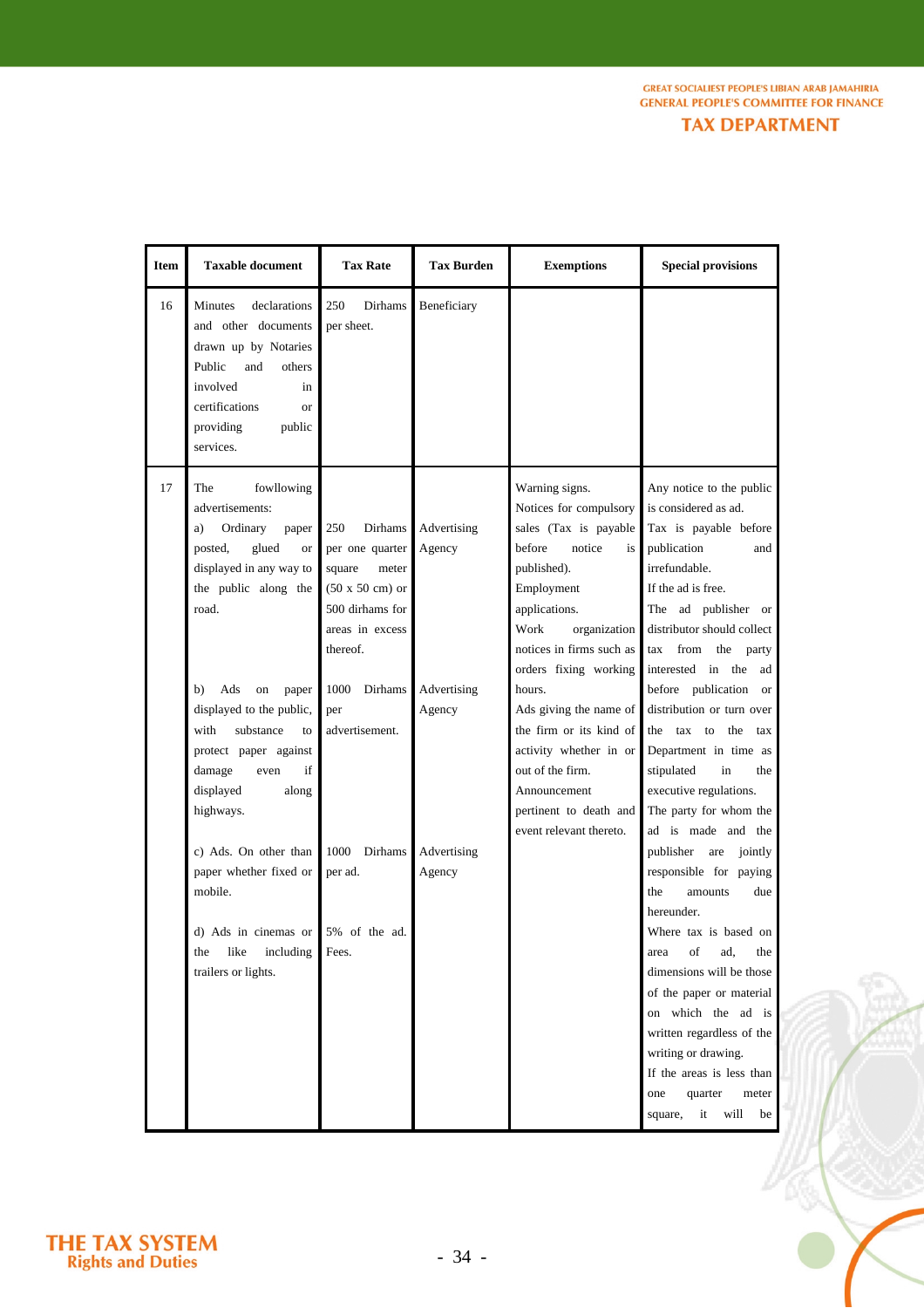**GREAT SOCIALIEST PEOPLE'S LIBIAN ARAB JAMAHIRIA GENERAL PEOPLE'S COMMITTEE FOR FINANCE TAX DEPARTMENT** 

18 19 20 Certificates given by public authorities. Criminal status certificate. Any other document not mentioned herein. One Dinar. One Dinar. 250 Dirhams. Applicant Applicant Applicant considered one-quarter square meter. Relief or two sides ads, their areas will be the total areas of both sides. The document will be taxable when presented to the judiciary or any public authority. **Item Taxable document Tax Rate Tax Burden Exemptions Special provisions** 

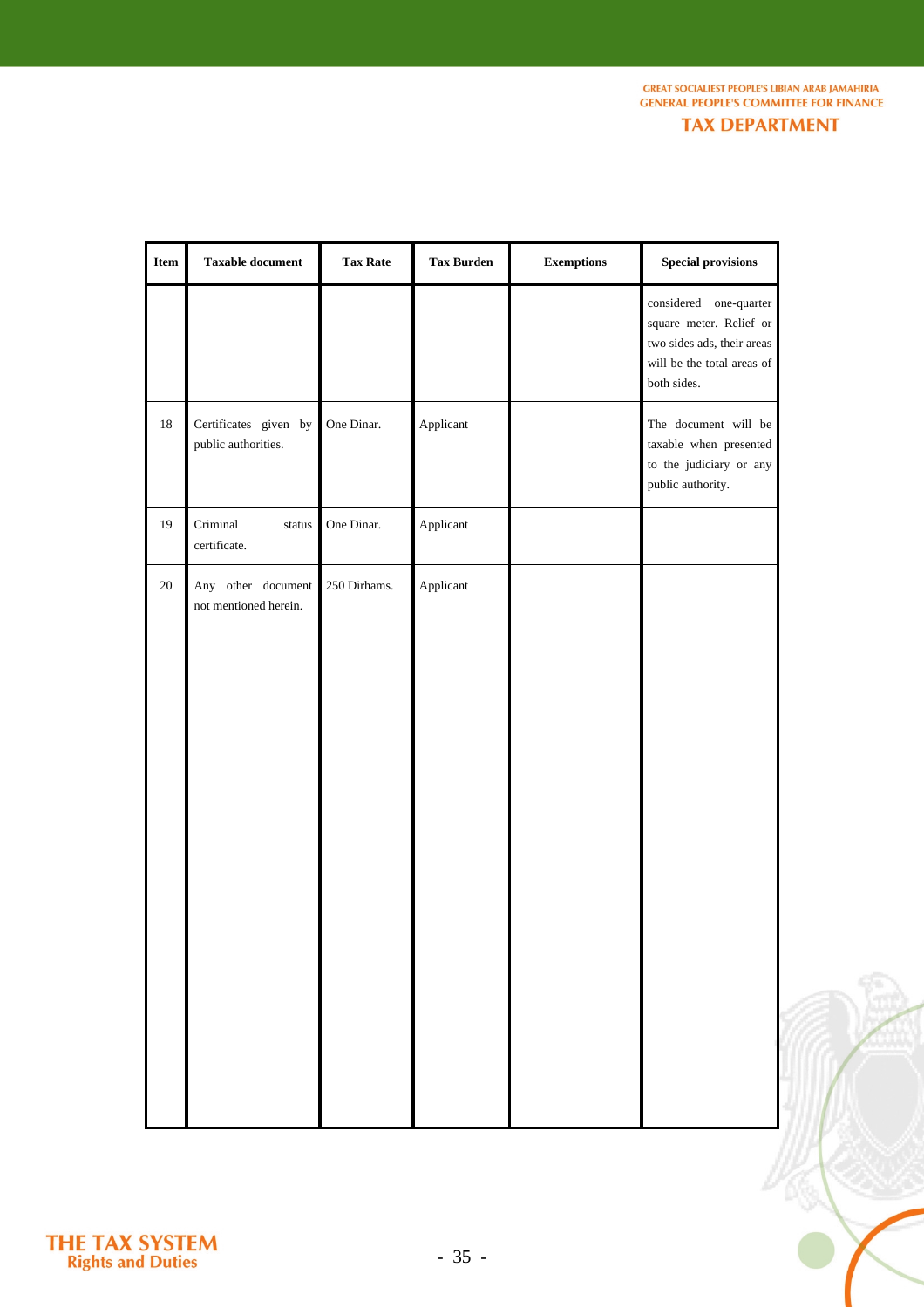**GREAT SOCIALIEST PEOPLE'S LIBIAN ARAB JAMAHIRIA GENERAL PEOPLE'S COMMITTEE FOR FINANCE** 

**TAX DEPARTMENT** 

 $\mathbb{C}$ 

| <b>Item</b> | <b>Taxable document</b>                                                                                                                                                                                                         | <b>Tax Rate</b>                                                            | <b>Tax Burden</b> | <b>Exemptions</b>                                                                                                                     | <b>Special provisions</b>                                                                           |
|-------------|---------------------------------------------------------------------------------------------------------------------------------------------------------------------------------------------------------------------------------|----------------------------------------------------------------------------|-------------------|---------------------------------------------------------------------------------------------------------------------------------------|-----------------------------------------------------------------------------------------------------|
| 21          | Disposition<br>for<br>consideration being the<br>subject of<br>original<br>in-kind right to real<br>property.                                                                                                                   | 5% or the price<br>of<br>the<br>disposition                                | Right recipient.  |                                                                                                                                       |                                                                                                     |
| 22          | Disposition<br>without<br>consideration inter vivo<br>being the subject or<br>original in kind right<br>real property:                                                                                                          |                                                                            |                   |                                                                                                                                       |                                                                                                     |
|             | a) Between relative up<br>to forth degree.                                                                                                                                                                                      | 8% of the price<br>the<br>of<br>right<br>subject<br>of<br>disposition.     | Right recipient.  |                                                                                                                                       |                                                                                                     |
|             | b) Between other than<br>the above.                                                                                                                                                                                             | 10%<br>of<br>the<br>of<br>price<br>the<br>right subject of<br>disposition. | Right recipient.  |                                                                                                                                       |                                                                                                     |
| 23          | Mortgage contacts.                                                                                                                                                                                                              | $(0.01\%)$<br>(one<br>per thousnad).                                       | Mortgage          |                                                                                                                                       |                                                                                                     |
| 24          | Disposition<br>for<br>consideration<br>concerning moveables<br>that are made in the<br>Great Jamahiriya in the<br>following cases.:<br>a) Vehicles and the $3\%$ of the value Right recipient.<br>like.<br>b) Other movables if | of<br>the<br>disposition.<br>2% of the value                               | Right recipient.  | Disposition of cars and<br>like<br>the<br>without<br>consideration as made<br>between principles and<br>descendant<br>and<br>spouses. | This tax does not apply<br>disposition<br>to<br>made<br>abroad but used in the<br>Great Jamahiriya. |
|             | the values thereof is<br>exceeds 100 Dinars.                                                                                                                                                                                    | of<br>the<br>disposition.                                                  |                   |                                                                                                                                       |                                                                                                     |
| 25          | Contract<br>arranging<br>income for life or for a                                                                                                                                                                               | 1% of revenue                                                              | Beneficiary       | If<br>revenue<br>is<br>not<br>known, tax will based                                                                                   |                                                                                                     |

## **2. Stamp Tax on disposition Trasaction:**

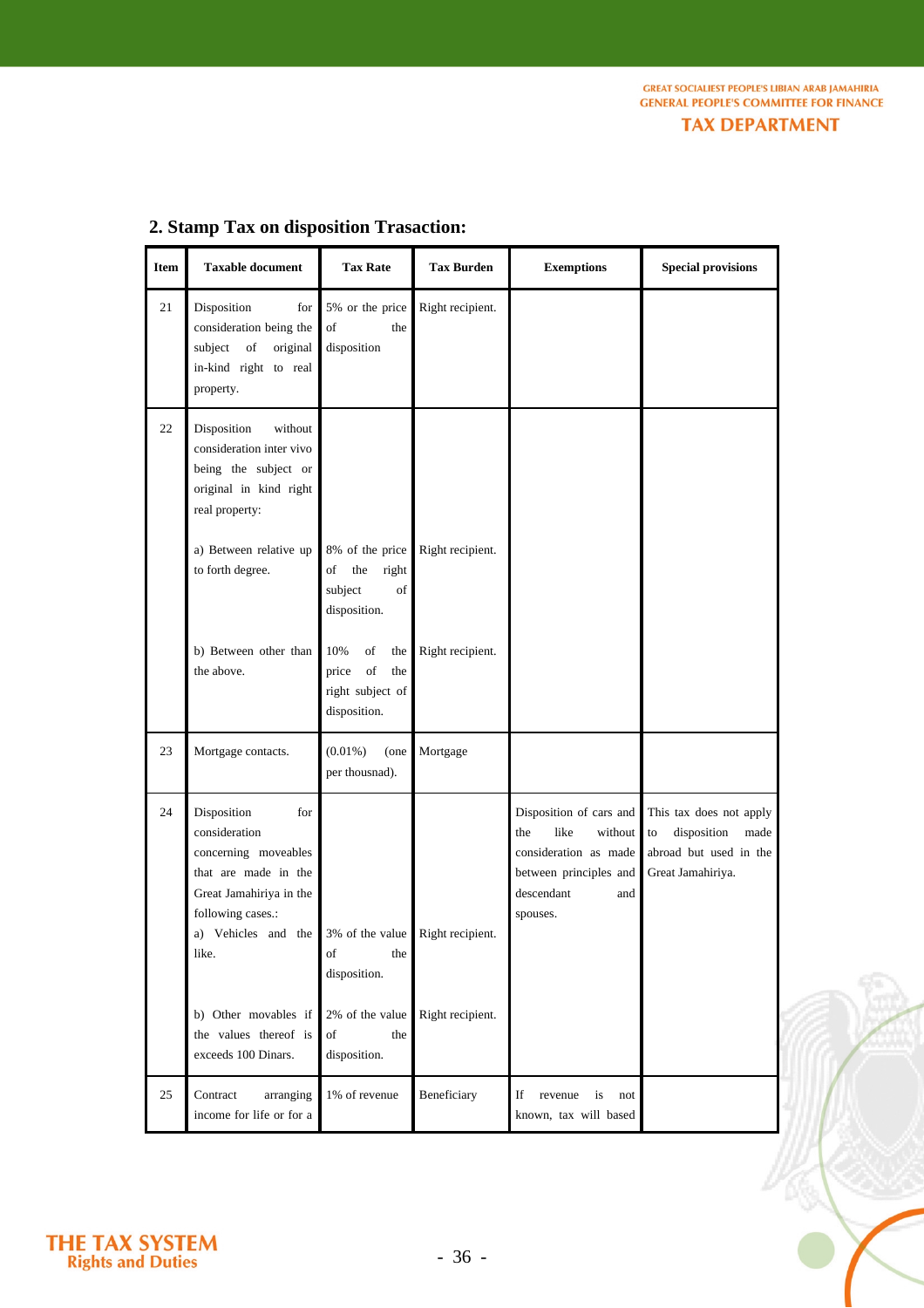**GREAT SOCIALIEST PEOPLE'S LIBIAN ARAB JAMAHIRIA GENERAL PEOPLE'S COMMITTEE FOR FINANCE** 

**TAX DEPARTMENT** 

| <b>Item</b> | <b>Taxable document</b>                                                                                                                                                                         | <b>Tax Rate</b>                                                                          | <b>Tax Burden</b>                                                                                                                           | <b>Exemptions</b>                                                                                                                                                        | <b>Special provisions</b>                                                                                                |
|-------------|-------------------------------------------------------------------------------------------------------------------------------------------------------------------------------------------------|------------------------------------------------------------------------------------------|---------------------------------------------------------------------------------------------------------------------------------------------|--------------------------------------------------------------------------------------------------------------------------------------------------------------------------|--------------------------------------------------------------------------------------------------------------------------|
|             | fixed term.                                                                                                                                                                                     |                                                                                          |                                                                                                                                             | on the total revenue<br>over ten years or for the<br>fixed term.                                                                                                         |                                                                                                                          |
| 26          | Compromise Contract                                                                                                                                                                             | 5<br>LD<br>(Five<br>Dinars)                                                              | Equally shared<br>by the parties to<br>the contract.                                                                                        |                                                                                                                                                                          |                                                                                                                          |
| 27          | Real estate lease.                                                                                                                                                                              | of<br>1%<br>the<br>contract price.                                                       | Lessee.                                                                                                                                     |                                                                                                                                                                          |                                                                                                                          |
| 28          | a) Contracts of supply,<br>carriage,<br>liability,<br>franchises,<br>utility<br>public works and any<br>other contracts whose<br>subject is to provide<br>services or perform<br>certain works. | of<br>2%<br>the<br>contract price                                                        | contractor<br><b>or</b><br>similar.                                                                                                         | Individual or joint work<br>contract. Carriage of<br>people by public means<br>of transport. Water and<br>power supply contracts<br>Telephone subscription<br>contracts. |                                                                                                                          |
|             | Assignment<br>b)<br>of<br>contracts mentioned in<br>above paragraph.                                                                                                                            | of<br>1%<br>the<br>price<br>contract<br>of<br>part<br><b>or</b><br>contract<br>assigned. | Assignee                                                                                                                                    |                                                                                                                                                                          |                                                                                                                          |
| 29          | Utilization of mines<br>quarries, Salinas and<br>similar.                                                                                                                                       | 5% of the value<br>of<br>utilization<br>right.                                           | Utilizer                                                                                                                                    |                                                                                                                                                                          | Tax becomes payable in<br>if<br>all<br>cases<br>even<br>utilization<br>is<br>under<br>license<br>from<br>public<br>body. |
| 30          | Company contract:<br>Company<br>a)<br>foundation,<br>capital<br>increase, accession of<br>new partner(s).                                                                                       |                                                                                          | Promoters<br>in<br>of<br>case<br>foundation<br>and<br>company<br>in<br>other cases.<br>a. Constituents.<br>b. Company in<br>case of capital |                                                                                                                                                                          |                                                                                                                          |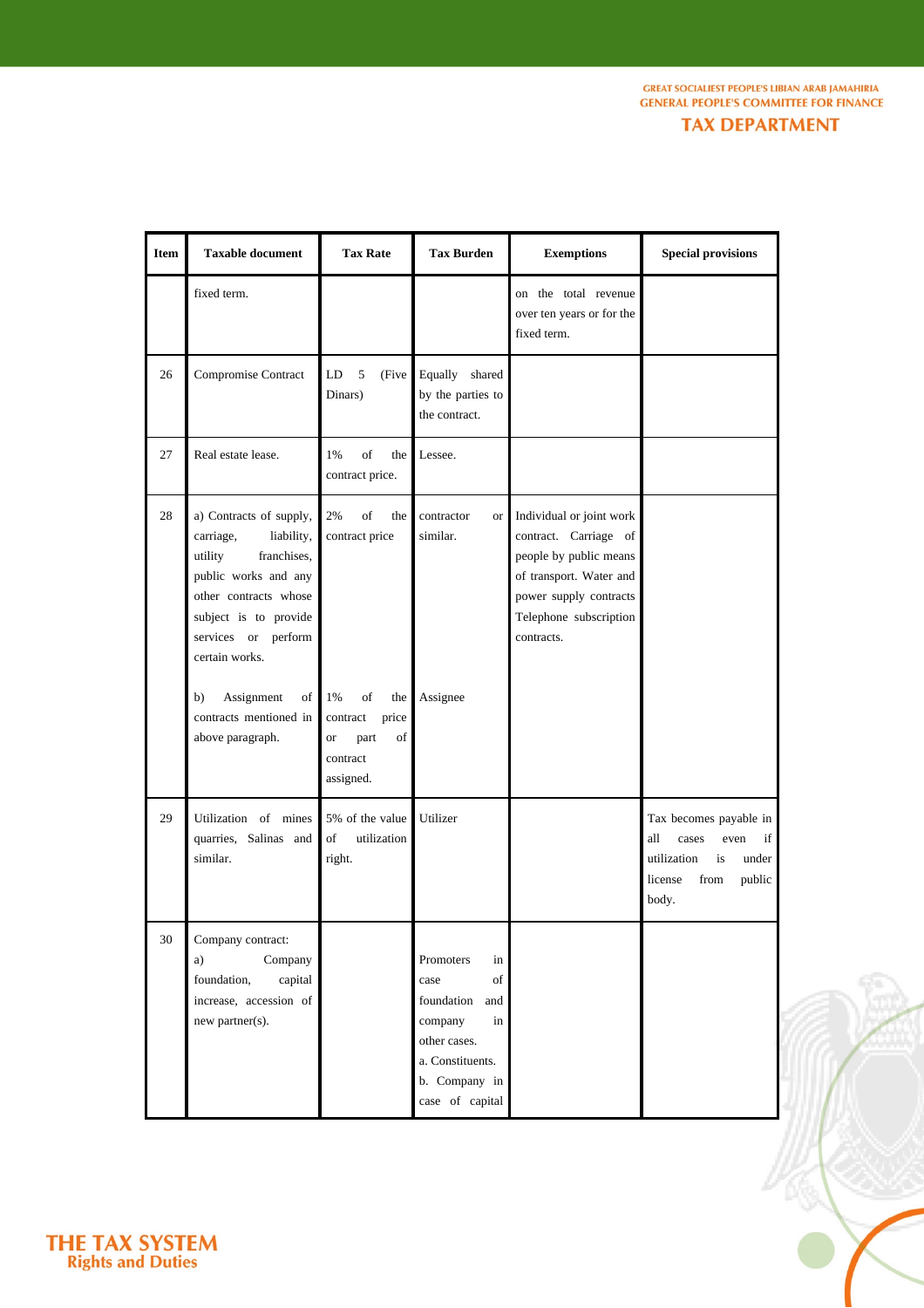**GREAT SOCIALIEST PEOPLE'S LIBIAN ARAB JAMAHIRIA GENERAL PEOPLE'S COMMITTEE FOR FINANCE** 

**TAX DEPARTMENT** 

| <b>Item</b> | <b>Taxable document</b>                                                                                          | <b>Tax Rate</b>                                                                                                                                                  | <b>Tax Burden</b>                              | <b>Exemptions</b>                         | <b>Special provisions</b>                                                                                |
|-------------|------------------------------------------------------------------------------------------------------------------|------------------------------------------------------------------------------------------------------------------------------------------------------------------|------------------------------------------------|-------------------------------------------|----------------------------------------------------------------------------------------------------------|
|             | With<br>1.<br>monetary<br>shares.<br>2. with real estate<br>shares.                                              | 0.05% of the<br>capital<br><b>or</b><br>increase<br>of<br>share of new<br>partner/s as the<br>case may be.<br>0.05% (5 per<br>thousand for the<br>real<br>estate | increase without<br>entry of new<br>partner.   |                                           |                                                                                                          |
|             | 3. with movable in<br>kind shares.                                                                               | value).<br>0.05% (5 per<br>thousnad for the<br>movable value).                                                                                                   | New partner as<br>the case may be.             |                                           |                                                                                                          |
|             | b) Change or merger of<br>company.                                                                               | LD <sub>10</sub>                                                                                                                                                 |                                                |                                           |                                                                                                          |
|             | Amendment<br>c)<br>to<br>Company's Articles of<br>Association<br>if<br>not<br>providing for capital<br>increase. | LD <sub>10</sub>                                                                                                                                                 |                                                |                                           |                                                                                                          |
|             | Termination<br>d)<br><b>or</b><br>liquidation<br>of<br>company.                                                  | 0.01<br>(1)<br>per<br>thousand<br>of<br>capital).                                                                                                                |                                                |                                           |                                                                                                          |
| 31          | Partnership contracts                                                                                            | 0.05 (five per<br>thousand)                                                                                                                                      | Partners prorate<br>respective<br>to<br>share. |                                           |                                                                                                          |
| 32          | Establishing<br>private<br>co-operation societies<br>and institutions.                                           | LD 20 (Twenty<br>Libyan Dinars).                                                                                                                                 | Co-operative or<br>institution                 |                                           |                                                                                                          |
| 33          | Credit<br>opeining<br>a)<br>contract.                                                                            | 2 per thousand                                                                                                                                                   | Debtor                                         | Loan<br>wanted<br>for<br>housing private. | The party who pay tax<br>for opening the credit<br>may recover the tax paid<br>on the part of the credit |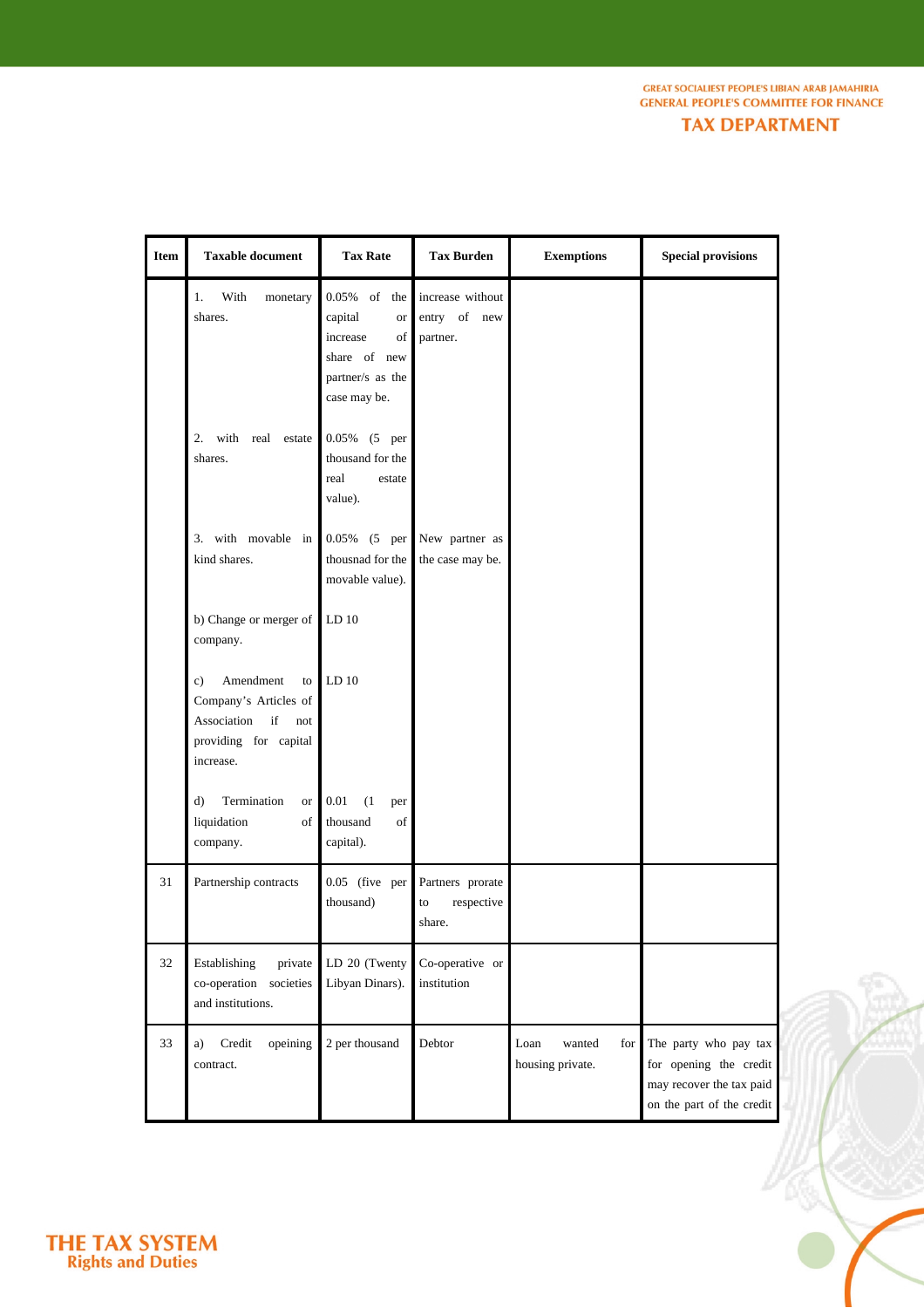| <b>TAX DEPARTMENT</b> |  |  |  |
|-----------------------|--|--|--|
|                       |  |  |  |

| <b>Item</b> | <b>Taxable document</b>                                                                                                                                                                              | <b>Tax Rate</b>                                 | <b>Tax Burden</b>                               | <b>Exemptions</b>                                           | <b>Special provisions</b>                                                                            |
|-------------|------------------------------------------------------------------------------------------------------------------------------------------------------------------------------------------------------|-------------------------------------------------|-------------------------------------------------|-------------------------------------------------------------|------------------------------------------------------------------------------------------------------|
|             | b) Loan                                                                                                                                                                                              | 2 per thousand<br>of original loan.             |                                                 |                                                             | that has not actually<br>been utilized.                                                              |
| 34          | Bank current account                                                                                                                                                                                 | One<br>Dinar<br>annually                        | Account owner                                   |                                                             |                                                                                                      |
| 35          | Contracts of warranty.<br>Guarantee<br>and<br>insurance of all kinds.                                                                                                                                | 0.05 (five per<br>thousand) of the<br>value     | Client                                          | Security guarantee if<br>in<br>separate<br>not<br>document. |                                                                                                      |
| 36          | Satisfaction<br>and<br>acquittance                                                                                                                                                                   | 0.05 (five per<br>thousand)<br>of<br>paid value | The party who<br>satisfied<br>obligations.      |                                                             | This tax shall not be<br>combined with tax on<br>receipt as indicated in<br>Item (14) of this table. |
| 37          | Attorney<br>Power<br>of<br>contract:<br>a) For a consideration.                                                                                                                                      | $(0.01\%)$<br>(One)<br>per thousnad)            | Attorney                                        |                                                             |                                                                                                      |
|             | b)<br>Without  <br>consideration.                                                                                                                                                                    | LD <sub>1</sub>                                 | Attorney                                        |                                                             |                                                                                                      |
| 38          | other<br>contract<br>Any<br>concerning<br>financial<br>right not mentioned in<br>the schedule and is not<br>subject<br>to<br>the<br>provisions of paragraph<br>$(2)$ of Article $(6)$ of the<br>Law. | 5 per thousand<br>of<br>contract<br>value.      | Equally shared<br>by<br>contracting<br>parties. |                                                             |                                                                                                      |
| 39          | Any other contract that<br>has no fixed value and<br>not mentioned in the<br>schedule and is not<br>subject<br>the<br>to<br>provisions of paragraph<br>$(2)$ of Article $(6)$ of the<br>Law.         | One Dinar                                       | Equally shared<br>contracting<br>by<br>parties. |                                                             |                                                                                                      |

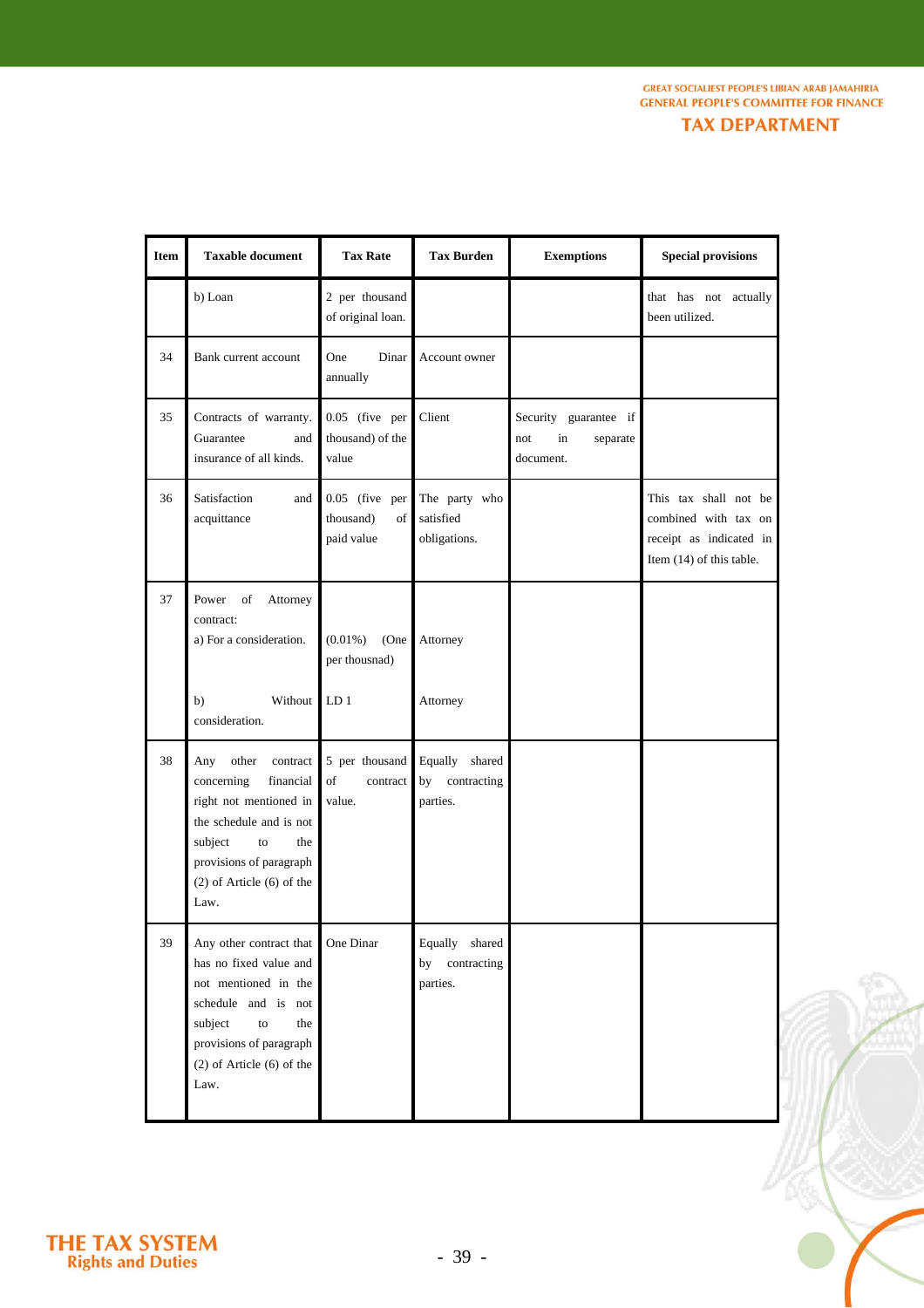**GREAT SOCIALIEST PEOPLE'S LIBIAN ARAB JAMAHIRIA<br>GENERAL PEOPLE'S COMMITTEE FOR FINANCE** 

**TAX DEPARTMENT** 

| <b>Item</b> | <b>Taxable document</b>                                                                                                                                                                                                       | <b>Tax Rate</b>                                                                                                                                                                                                                 | <b>Tax Burden</b>                                              | <b>Exemptions</b>                                                                                                                                                                                                          | <b>Special provisions</b>                                                                                                                                                                                  |
|-------------|-------------------------------------------------------------------------------------------------------------------------------------------------------------------------------------------------------------------------------|---------------------------------------------------------------------------------------------------------------------------------------------------------------------------------------------------------------------------------|----------------------------------------------------------------|----------------------------------------------------------------------------------------------------------------------------------------------------------------------------------------------------------------------------|------------------------------------------------------------------------------------------------------------------------------------------------------------------------------------------------------------|
| 40          | Amending any contract<br>disposition<br><b>or</b><br>mentioned<br>in<br>this<br>schedule:<br>a) If the Amendments<br>providing<br>$for \,  $<br>increasing the value of<br>the<br>contract<br>or <sub>1</sub><br>disposition. | The<br>increase<br>will be subject<br>the<br>tax<br>to<br>applicable<br>to<br>original<br>the<br>contract<br><sub>or</sub><br>disposition<br>as<br>precribed<br>for<br>the<br>original<br>contract<br><b>or</b><br>disposition. | Equally<br>shared<br>by<br>the<br>contracting<br>parties.      |                                                                                                                                                                                                                            |                                                                                                                                                                                                            |
|             | b) If the amendment<br>does not provide for<br>increasing the contract<br>value.                                                                                                                                              | One Dinar                                                                                                                                                                                                                       | Equally shared<br>by<br>the<br>contracting<br>parties.         |                                                                                                                                                                                                                            |                                                                                                                                                                                                            |
| 41          | of<br>Termination<br>the<br>Contract or disposition.                                                                                                                                                                          | One Dinar                                                                                                                                                                                                                       | Equally shared<br>by the parties.                              |                                                                                                                                                                                                                            |                                                                                                                                                                                                            |
| 42          | Marriage contrac:<br>a) Conclusion.<br>Recession<br>of<br>b)<br>termination.                                                                                                                                                  | LD<br>1<br>(One<br>Dinar)<br>$\mathbf{1}$<br>LD<br>(One)<br>Dinar)                                                                                                                                                              | Husband<br>Spouse applying<br>for recession of<br>termination. |                                                                                                                                                                                                                            |                                                                                                                                                                                                            |
| 43          | Amounts disbursed by<br>organizations<br>public<br>financed from general<br>budget of the State.<br>a) Wage, salaries and<br>the like.                                                                                        | $0.05\%$ (five per<br>thousand) of the<br>amount<br>disbursed.                                                                                                                                                                  | The person who<br>receives<br>the<br>payment.                  | Payment<br>made<br>to<br>foreign<br>government<br>provided treatment is<br>reciprocated. Payments<br>made by public bodies<br>in return for amounts<br>paid<br>already<br><b>or</b><br>disbursed.<br>Compensation for land | Tax is payable whether<br>taxable payments<br>are<br>directly<br>made<br><b>or</b><br>indirectly. Tax applied<br>to the amounts actually<br>disbursed<br>after<br>any<br>deductions<br>or<br>reiterations. |